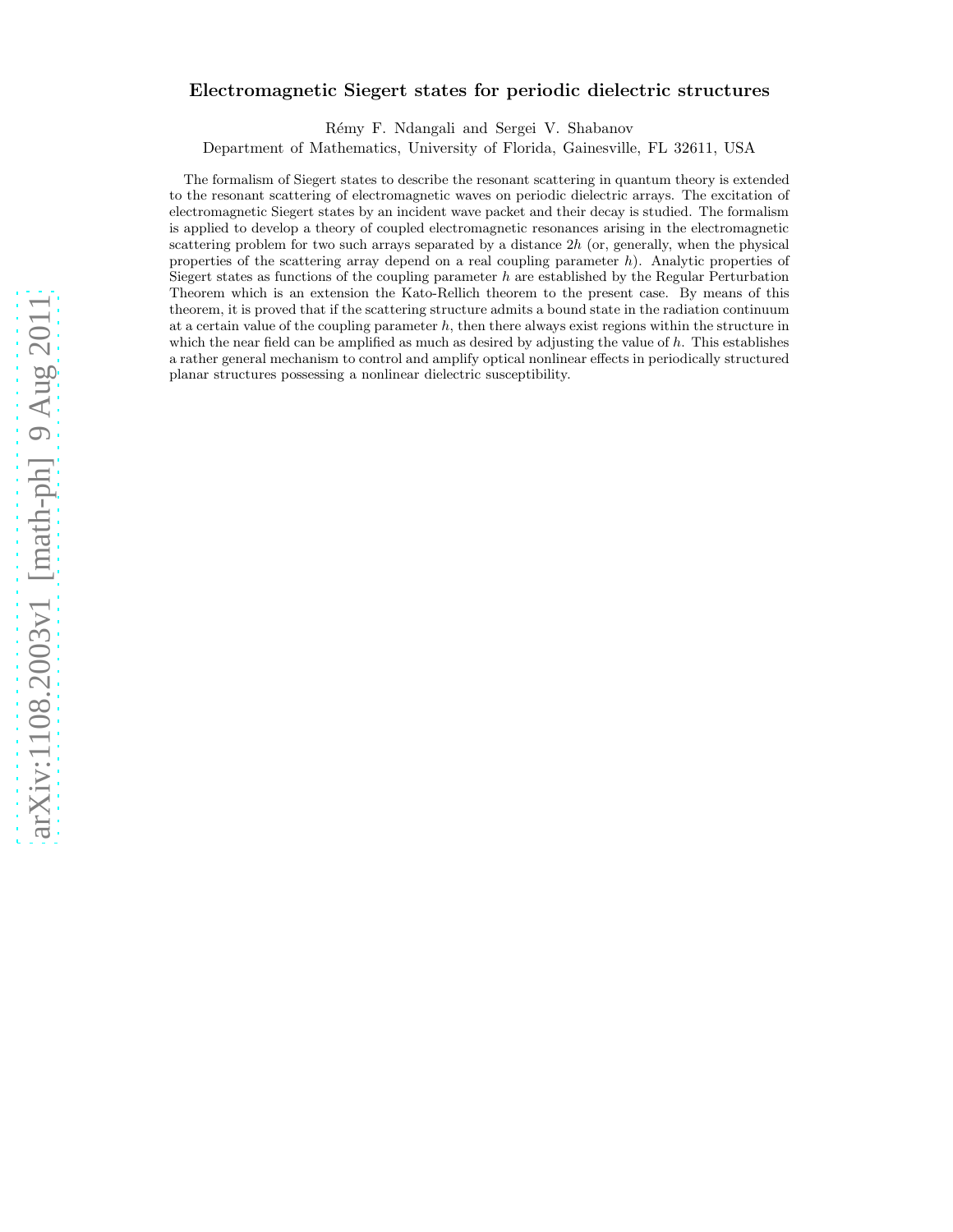## I. INTRODUCTION

To outline the scope of the problem studied, it is helpful first to glean over the basic concepts of quantum resonant scattering theory. Consider the scattering problem  $H\Psi = \mathcal{E}\Psi$  for a quantum mechanical system described by the Hamiltonian  $\hat{H} = -\frac{1}{2}\Delta + V(\mathbf{r})$  where  $\Delta$  is the Laplace operator in space,  $\mathcal{E}$  is the spectral parameter (the energy), and the scattering potential  $V(\mathbf{r})$  is assumed to be of a finite range, i.e.,  $V(\mathbf{r}) = 0$  if  $r = |\mathbf{r}| > r_0$  for some  $r_0$ . To avoid excessive and unnecessary technicalities, the potential is assumed to be spherically symmetric,  $V(\mathbf{r}) = V(r)$ . Suppose further that only a spherically symmetric scattered wave is of interest (the s−wave). Then the scattering theory [\[1](#page-16-0), [2\]](#page-16-1) requires that in the asymptotic region  $r > r_0$  an eigenfunction of the Hamiltonian H corresponding to an eigenvalue  $\mathcal{E}$  is the superposition of an incident wave  $\Psi_i \sim e^{i\mathbf{k}\cdot\mathbf{r}}$  and an outgoing wave  $\Psi_s$ :

$$
\Psi = \Psi_i + \Psi_s, \quad \Psi_s = S \, \frac{e^{ikr}}{r} \, , \quad k = |\mathbf{k}| = \sqrt{2\mathcal{E}}
$$

where S is called the scattering amplitude. The system is said to have a scattering resonance if S has a pole in the complex energy plane:

$$
S \sim \frac{\Gamma_n}{\mathcal{E} - \mathcal{E}_n + i\Gamma_n}
$$

where  $\mathcal{E}_n$  is the resonance position (or the resonant energy) and  $\Gamma_n$  is the resonance width. In this case the scattering cross section as a function of  $\mathcal E$  exhibits a Lorentzian profile

$$
\sigma(\mathcal{E}) \sim |S|^2 \sim \frac{\Gamma_n^2}{(\mathcal{E} - \mathcal{E}_n)^2 + \Gamma_n^2}
$$

In 1939, A. Siegert showed [\[3\]](#page-16-2) that positions and widths of resonances for a given quantum system can be determined by solving the eigenvalue problem under the outgoing wave boundary condition which in the simplest case of a spherically symmetric scattered wave (the s−wave) reads

$$
\widehat{\mathrm{H}}\Psi_n = \mathcal{E}\Psi_n\,,\quad \left(\partial_r(r\Psi_n) - ikr\Psi_n\right)\Big|_{r\geq r_0} = 0
$$

Under this boundary condition the Hamiltonian is no longer hermitian, hence, the eigenvalues are generally complex,  $\mathcal{E} = \mathcal{E}_n - i\Gamma_n$ . The eigenstates  $\Psi_n$  associated with eigenvalues  $\mathcal{E}_n - i\Gamma_n$  are now called Siegert states. The scattered wave is then proved to have the form

$$
\Psi_s = \sum_n \frac{a_n}{\mathcal{E} - \mathcal{E}_n + i\Gamma_n} \Psi_n + \Psi_a
$$

where the complex amplitudes  $a_n = a_n \Psi_i$  are homogeneous linear functionals of the incident wave and  $\Psi_a$  is the so called background or potential scattering which is analytic in  $\mathcal E$  (see e.g.,[\[4](#page-16-3), [5](#page-16-4)]). If  $\Psi_i$  is a wave packet with a narrow energy distribution centered at  $\mathcal{E} = \mathcal{E}_c$  (e.g., a narrow Gaussian wave packet), then the amplitude  $a_n$  is significant, provided  $\mathcal{E}_c \approx \mathcal{E}_n$ . In other words, a Siegert state contributes to the scattering wave if the incident wave has a resonant energy  $\mathcal{E}_n$  determined by the real part of the corresponding Siegert eigenvalue.

Note that the scattered modes always have positive energy  $\mathcal{E} = k^2/2 > 0$ . The range of  $\mathcal E$  corresponding to scattered modes is called the radiation continuum. Suppose that  $V = V(r)$ , for simplicity. It is easy to see that the Siegert states contain bound states of the system  $\mathcal{E}_n < 0$  and  $\Gamma_n = 0$  which decay exponentially in the asymptotic region  $(s_1 k - i_1 \sqrt{-2\mathcal{E}})$  and hence are square integrable eigenstates of the Hamiltonian. The bound states (as  $k = i\sqrt{-2\mathcal{E}_n}$ ) and, hence, are square integrable eigenstates of the Hamiltonian. The bound states have a discrete spectrum which lies below the radiation continuum  $(\mathcal{E}_n < 0)$ . If the asymptotic behavior of the potential V is relaxed by demanding that  $V(r) \to 0$  as  $r \to \infty$ , then there may exist bound states (i.e., square integrable solutions of the stationary Schrödinger equation) with positive energies  $\mathcal{E}_n > 0$ ,  $\Gamma_n = 0$ . They are called bound states in the radiation continuum or resonances with the vanishing width (to emphasize the fact  $\mathcal{E}_n > 0$ ). Their existence was first predicted by von Neumann and Wigner in 1929 [\[6\]](#page-16-5). It can further be shown that the amplitudes  $a_n$  vanish if  $\Gamma_n = 0$ . Thus, no bound state (either above or below the radiation continuum) of the system can be excited by an incident wave [\[1\]](#page-16-0).

The physical significance of Siegert states with  $\Gamma_n > 0$  can be understood through the initial value problem for the time dependent Schrödinger equation  $i\partial_t \Psi = H\Psi$  in which a wave packet  $\Psi_i$ , initially positioned in the asymptotic region  $r > r_0$  (i.e., at the initial time  $t = 0$  the support of  $\Psi_i$  lies in the asymptotic region), propagates into the scattering region  $r < r_0$  and passes through it giving rise to scattered waves. In the time-dependent picture, the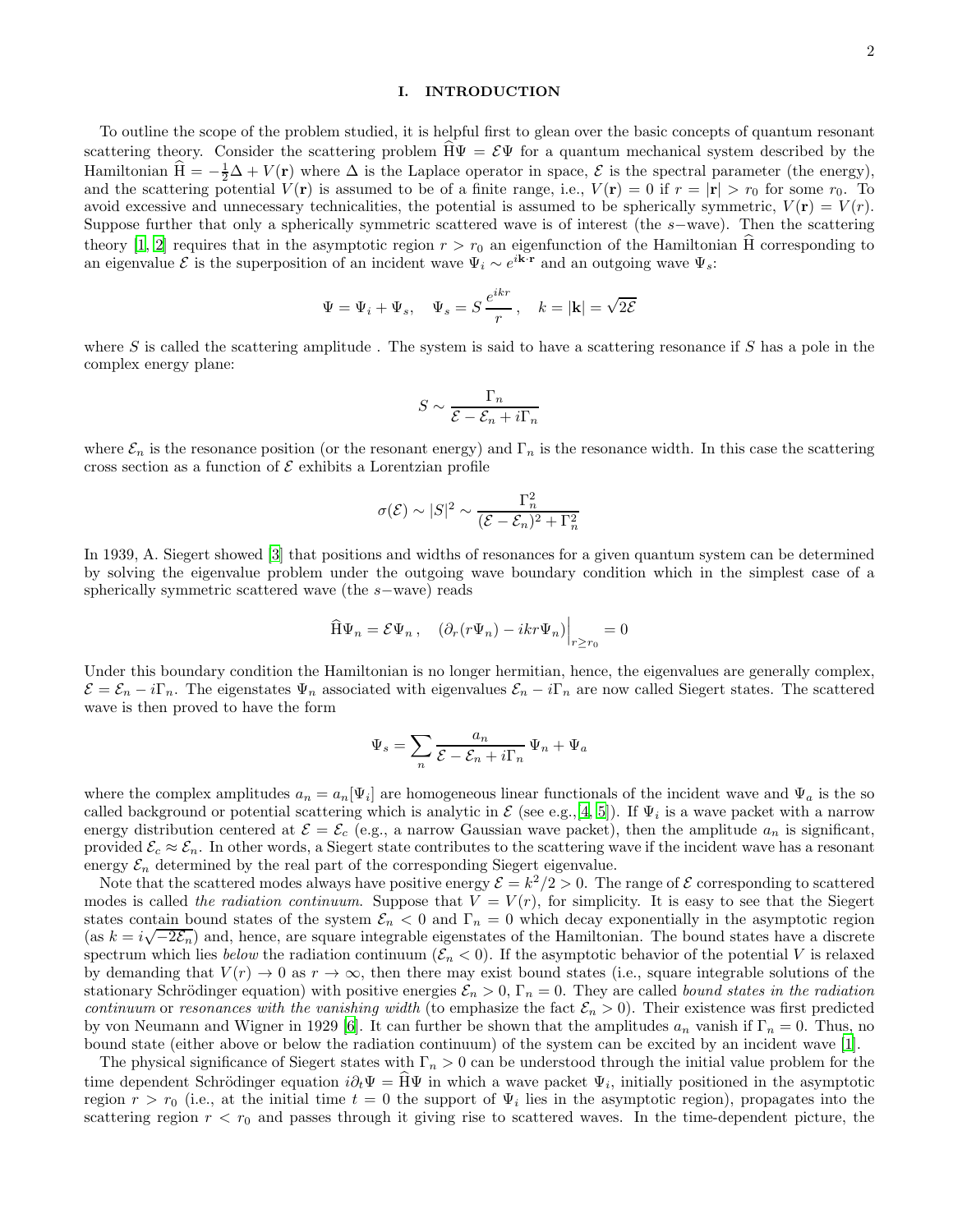amplitude of each Siegert state (with a sufficiently small  $\Gamma_n$ ) that has been excited by the incident wave packet is shown to decay exponentially [\[1](#page-16-0)]:

$$
\Psi_s(t) = \sum_n \Omega_n(t)\Psi_n + \Psi_a(t) \,, \quad \Omega_n(t) \sim e^{-i\mathcal{E}_n t} e^{-\Gamma_n t}
$$

If the incident wave packet passes through the scattering region faster than the decay time  $\tau_n = 1/\Gamma_n$  of a Siegert state, then the outgoing wave can be observed, and it resembles to a stationary state with the energy  $\mathcal{E}_n$ . The more narrow the scattering resonance is, the longer lives the corresponding Siegert state. So, Siegert states with  $\Gamma_n \ll 1$ may be interpreted as quasi-stationary states of the system that can be excited by an incident wave and live long after the scattering process is over.

Resonant scattering phenomena are also quite common in electromagnetic theory. In the past decade much attention has been devoted to experimental and theoretical studies of reflection and transmission properties of periodically perforated films and similar periodic planar structures in infrared and visible light. The transmission and reflection coefficients of such structures exhibit typical resonant peaks at a wavelength about the structure period [\[7](#page-16-6)] (for a review see [\[8,](#page-16-7) [9\]](#page-16-8)). Numerical studies of the scattering problem for an electromagnetic wave packet impinging a periodic structure show that a portion of the electromagnetic energy of the wave packet is trapped by the structure and remains in it long after the wave packet has passed the structure [\[9](#page-16-8)[–12\]](#page-16-9). Furthermore, each "trapped" electromagnetic mode decays slowly by emitting a monochromatic radiation whose wave length is close to the resonant wavelength. Broad and narrow resonances correspond to short-lived and long-lived "trapped" modes, respectively. It has been shown that "trapped" modes may occur either due to the structure geometry or the dispersive properties of the structure material [\[9](#page-16-8), [11](#page-16-10)].

If two planar periodic structures are separated by a distance  $2h$ , then the resonance positions and their widths depend on h so that under some conditions, there are critical values  $h = h_b$  at which the widths of some resonances approach zero as  $h \to h_b$  [\[9](#page-16-8), [13,](#page-16-11) [14](#page-16-12)]. Studies of specific examples show that when  $h = h_b$  the structure has a stable wave guiding mode localized near the structure which cannot be excited by an incident radiation despite the fact that the spectral parameters of this mode lie in the spectral range of the scattered modes (the radiation continuum). In other words, such wave guiding modes are a new type of localized solutions of Maxwell's equations which are analogous to quantum mechanical bounds states in the radiation continuum.

It has been observed that in the spectral range near these localized solutions, there is a local amplification of nearfields (as compared to the amplitude of the incident radiation) for periodic scattering structures. The amplification effect becomes stronger if the system exhibits more narrow resonances [\[9](#page-16-8), [12](#page-16-9)[–14](#page-16-12)].

The similarities between resonant quantum and electromagnetic scattering phenomena are evident. It is therefore natural to develop a similar mathematical formalism of Siegert states to study the resonant electromagnetic scattering for periodic structures. Although a qualitative analogy between electromagnetic "trapped" modes and quantum Siegert states has been drawn, no rigorous quantitative studies have been carried out. It appears that there are two substantial differences between the theories of quantum mechanics and electromagnetism which prevent one from a trivial extension of quantum mechanical Siegert states to electromagnetism.

First, the electric field **E** propagating in a non-homogeneous medium with a dielectric susceptibility  $\varepsilon$  satisfies the wave equation  $\frac{\varepsilon}{c^2} \partial_t^2 \mathbf{E} = \Delta \mathbf{E}$ . Consequently, the stationary analog of the Schrödinger equation, which is obtained when  $\mathbf{E}(\mathbf{r},t) = e^{-i\omega t} \mathbf{E}_{\omega}(\mathbf{r}),$  is:

$$
\[-\Delta + k^2(1 - \varepsilon(\mathbf{r}))\right] \mathbf{E}_{\omega} = k^2 \mathbf{E}_{\omega}, \, k^2 = \frac{\omega^2}{c^2}
$$

This equation can still be viewed as an eigenvalue problem, but in contrast to the stationary Schrödinger equation, the "potential"  $V(\mathbf{r}) = k^2(1 - \varepsilon(\mathbf{r}))$  depends on the spectral parameter  $k^2$ . Furthermore, the dielectric susceptibility could also be a complex-valued function of k if the medium is dispersive, i.e.,  $\varepsilon = \varepsilon(k, \mathbf{r})$ .

Second, for a periodic scattering structure, the amplitude  $\mathbf{E}_{\omega}$  must obey Bloch's periodicity condition which is not compatible with the asymptotic boundary condition for quantum mechanical Siegert states. The stated differences require a modification of the very definition of Siegert states in electromagnetic theory. This problem is investigated in the present study.

In Section [II,](#page-3-0) electromagnetic Siegert states are defined for periodic scattering structures by means of the theory of compact integral operators when the polarization of the electromagnetic wave is preserved, i.e., when the vector wave equation is reduced to the scalar one. A relation between the Siegert states and the electromagnetic resonant scattering of waves is established. In Section [IV,](#page-11-0) the exponential decay of electromagnetic Siegert states excited by an incident wave packet is investigated. This allows one to identify the constructed Siegert states with "trapped" quasi-stationary electromagnetic modes observed in aforementioned numerical studies of periodic structures. In quantum mechanics, resonances of a system that consists of two coupled resonant systems depend on a coupling parameter  $h$ , and this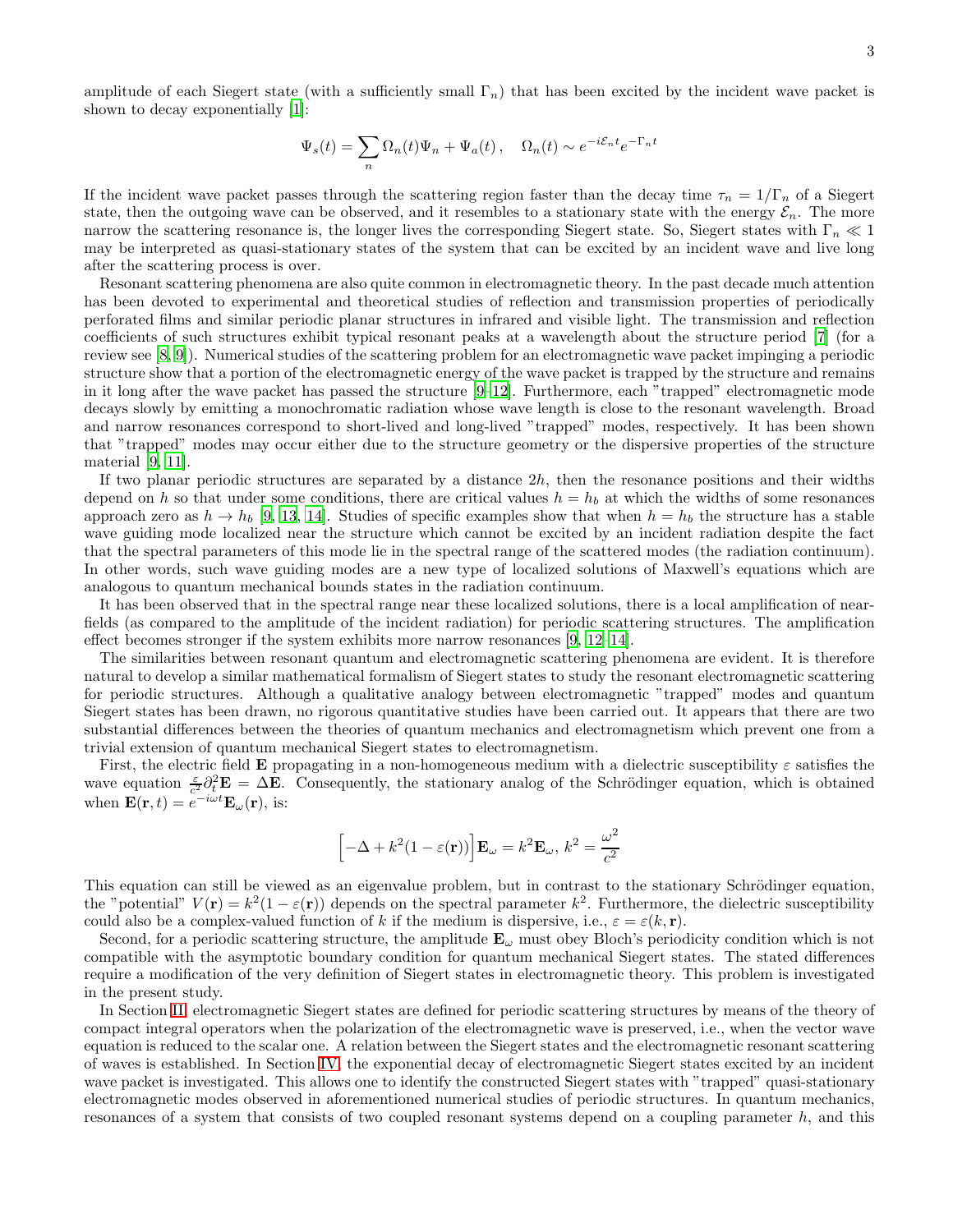dependence is determined by the theory of coupled resonances. A similar problem for electromagnetic resonances is studied in Section [III.](#page-7-0) In the said section, the central result is an extension of the Kato-Rellich theorem [\[17](#page-16-13)] on analytic perturbation of resonance poles in quantum mechanics. In a similar fashion, the theorem established states analytic properties of electromagnetic Siegert states as functions of the coupling parameter h (the Regular Perturbation Theorem). By means of this theorem, it is then proved that if the scattering system admits a bound state in the radiation continuum (a resonance with the vanishing width) at some value of the coupling parameter  $h = h_b$ , then the near-field can be amplified as much as desired by a suitable adjustment of the value of h near  $h_b$ . This result provides a general mechanism to enhance optical nonlinear effects in periodic structures. Its efficiency has been recently demonstrated with a specific example to generate second harmonics by a double array of dielectric cylinders [\[15\]](#page-16-14) (as depicted in Fig. [1\(](#page-4-0)b)).

### <span id="page-3-0"></span>II. ELECTROMAGNETIC SIEGERT STATES

Consider a scattering problem for an electromagnetic plane wave impinging a structure made of a non-dispersive dielectric. The structure is described by a dielectric function  $\varepsilon(\mathbf{r})$  that defines the value of the dielectric constant at every point r occupied by the structure and it equals the dielectric constant of the surrounding medium otherwise. Without loss of generality, the surrounding medium is assumed to be the vacuum, i.e.,  $\varepsilon = 1$ . The material is said to be non-dispersive if its dielectric constant does not depend on the frequency of the incident wave. The structure is assumed to have a translational symmetry along a particular direction. In this case the dielectric function is independent of one of the spatial coordinates, say, the y coordinate. If the incident wave is polarized along the y−axis (the electric field is parallel to the y–axis), then the scattering problem can be formulated as the scalar Maxwell's equation:

<span id="page-3-1"></span>
$$
\frac{\varepsilon}{c^2} \partial_t^2 E = \Delta E, \quad \Delta = \partial_x^2 + \partial_z^2 \tag{1}
$$

where c is the speed of light in the surrounding medium (the vacuum), and E is the electric field. For a planar structure, the function  $\varepsilon$  differs from 1 only within a strip  $(x, z) \in (-\infty, \infty) \times (-a, a)$ . A planar structure is periodic if  $\varepsilon(x + D_g, z) = \varepsilon(x, z)$  where  $D_g$  is the period. In what follows, the units of length are chosen so that  $D_g = 1$ . It is further assumed that the structure's dielectric constant exceeds that of the surrounding medium, i.e.,  $\varepsilon(\mathbf{r}) \geq 1$  for all r, and  $\varepsilon$  is bounded. Two examples of such structures are shown in Fig. [1](#page-4-0) (Panels (a) and (b)) depicting periodic arrays of infinite dielectric cylinders, all parallel to the y–axis. The function  $\varepsilon(\mathbf{r})$  is piecewise continuous. For general periodic structures, ε is invariant under the action of a suitable affine Coxeter group in the xy−plane. In this case, vector Maxwell's equations should be used as the polarization of the incident wave is not preserved in the scattering process. This general problem will not be studied here.

If the incident wave has a fixed frequency, then the field E has a harmonic time dependence  $E(\mathbf{r},t) = E_{\omega}(\mathbf{r})e^{-i\omega t}$ in Eq. [\(1\)](#page-3-1) where the amplitude  $E_{\omega}$  satisfies the equation:

<span id="page-3-4"></span>
$$
\Delta E_{\omega}(\mathbf{r}) + k^2 \varepsilon(\mathbf{r}) E_{\omega}(\mathbf{r}) = 0, \quad k^2 = \frac{\omega^2}{c^2}
$$
\n(2)

Let the x, y, and z axes be oriented by the unit vectors  $e_1$ ,  $e_2$ , and  $e_3$ , respectively. In the scattering theory,  $E_\omega$  is sought as a superposition of an incident wave, and the corresponding scattered wave  $E^s_{\omega}$ :

<span id="page-3-5"></span>
$$
E_{\omega}(\mathbf{r}) = e^{i\mathbf{k}\cdot\mathbf{r}} + E_{\omega}^{s}(\mathbf{r}), \quad \mathbf{k} = k_{x}\mathbf{e}_{1} + k_{z}\mathbf{e}_{3}
$$
\n(3)

where  $k$  is the wave vector of the incident wave. The units of the field  $E$  are chosen so that the amplitude of the incident wave is 1. The scattered wave obeys the outgoing wave boundary conditions at the spatial infinity. The periodicity of the scattering structure requires that the amplitude  $E_{\omega}$  satisfies Bloch's periodicity condition,

<span id="page-3-3"></span>
$$
E_{\omega}(x+1,z) = e^{ik_x} E_{\omega}(x,z)
$$
\n(4)

Under the specified boundary conditions, the amplitude  $E_{\omega}$  satisfies the Lippmann-Scwinger integral equation:

<span id="page-3-2"></span>
$$
E_{\omega}(\mathbf{r}) = \widehat{\mathbf{H}}[E_{\omega}](\mathbf{r}) + e^{i\mathbf{k}\cdot\mathbf{r}} \tag{5}
$$

where  $\widehat{H}$  is the integral operator defined by,

$$
\widehat{\mathrm{H}}[E](\mathbf{r}) = \frac{k^2}{4\pi} \int_{\mathbb{R}^2} (\varepsilon(\mathbf{r}_0) - 1) G_k(\mathbf{r}|\mathbf{r}_0) E(\mathbf{r}_0) d\mathbf{r}_0
$$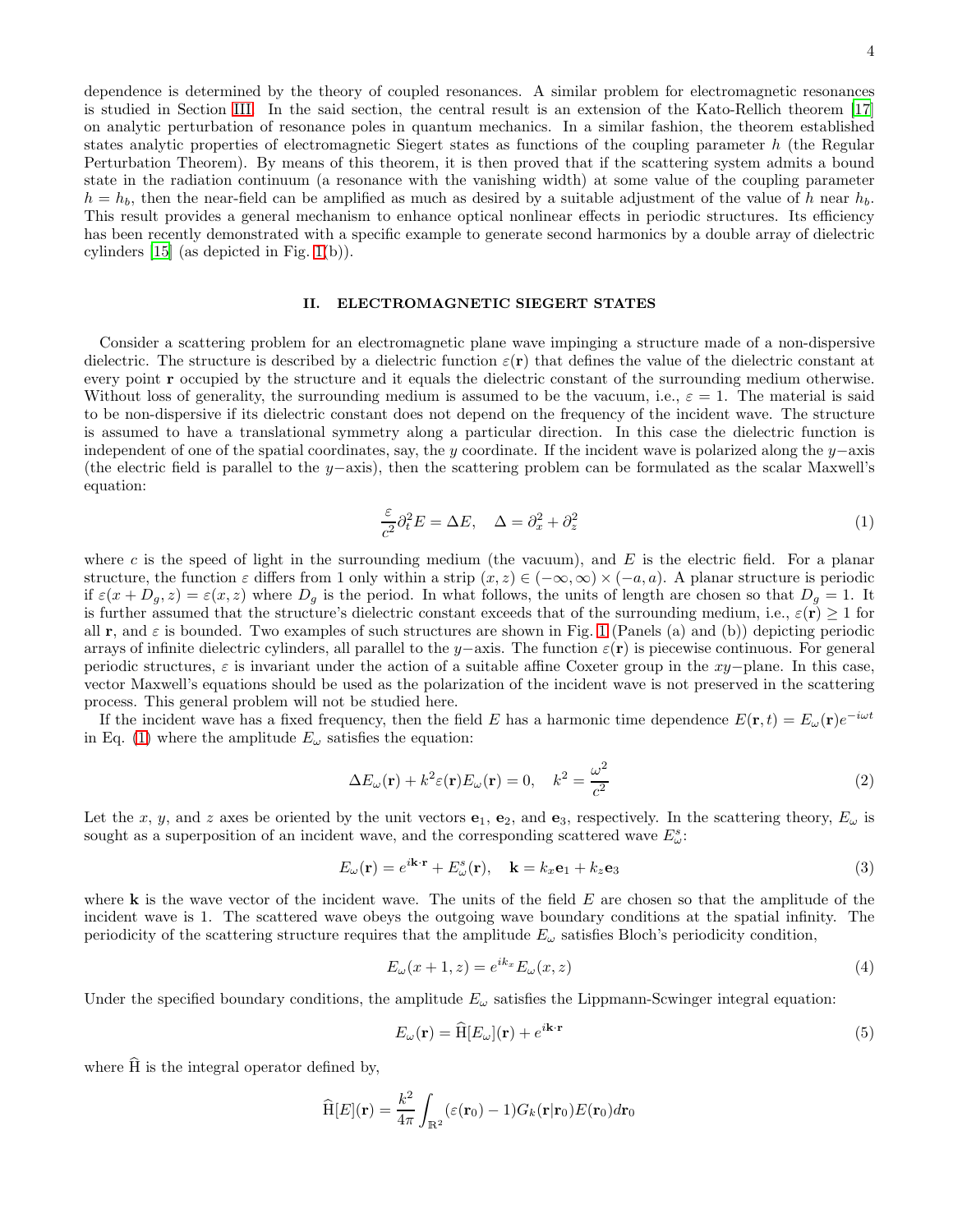

<span id="page-4-0"></span>FIG. 1. Panel (a): An example of scattering structures considered in this work. Infinitely long parallel cylinders are placed parallel to a y-axis periodically along an x-axis in the vacuum  $\varepsilon_0 = 1$ . The cylinders are characterized by a dielectric constant  $\varepsilon_c > 1$ . The rectangle D in Eq.[\(6\)](#page-4-1) is enclosed by the dashed line, and the z-axis.

Panel(b): Two periodic arrays such as the one on Panel (a) are placed parallel to each other at a distance 2h between the axes of any two opposing cylinders.

Panel (c): The  $\mathbb{C}_{k_x}$  plane. The cuts run vertically from the diffraction thresholds (indicated by empty circles on the real axis) into the lower half of the complex plane. The diffraction thresholds divide the real axis into a countable set of intervals denoted I<sub>l</sub>,  $l \geq 0$ . The interval I<sub>0</sub> lies below the radiation continuum. The rest of the intervals partition the radiation continuum.

The kernel  $G_k(\mathbf{r}|\mathbf{r}_0)$  is the Green's function for the Helmholtz equation,  $(\Delta + k^2)G_k(\mathbf{r}|\mathbf{r}_0) = -4\pi\delta(\mathbf{r} - \mathbf{r}_0)$ , with the outgoing boundary condition. It is given by  $G_k(\mathbf{r}|\mathbf{r}_0) = i\pi H_0(k|\mathbf{r} - \mathbf{r}_0|)$  where  $H_0$  is the Hankel function of the first kind of order 0.

The existence of solutions to the Lippmann-Schwinger integral equation that also satisfy Bloch's condition is established by extending the operator valued function  $k^2 \mapsto \hat{H}(k^2)$  to a suitably cut complex plane, and thereafter, applying the Fredholm theory of compact operators. To this end, let the x–component  $k_x$  of the incident wave vector k be fixed. The magnitude  $k = |\mathbf{k}|$  varies only in its z-component,  $k_z = \pm \sqrt{k^2 - k_x^2}$ . Now let  $S_\varepsilon$  be the support of the function  $(x, z) \to (\varepsilon(x, z) - 1)$  in the strip  $S = [0, 1] \times (-\infty, \infty)$  of the x, z-plane, and let D be a rectangle in S containing  $S_{\varepsilon}$ , i.e.,

<span id="page-4-1"></span>
$$
S_{\varepsilon} \subset D = [0,1] \times [z_-, z_+]
$$
 (6)

Then for an amplitude  $E_{\omega}$  satisfying Bloch's condition,

<span id="page-4-2"></span>
$$
\widehat{H}[E_{\omega}](\mathbf{r}) = \frac{k^2}{4\pi} \sum_{m \in \mathbb{Z}} e^{imk_x} \int_D (\varepsilon(\mathbf{r}_0) - 1) G_k(\mathbf{r}|\mathbf{r}_0 - m\mathbf{e}_1) E_{\omega}(\mathbf{r}_0) d\mathbf{r}_0 \tag{7}
$$

where  $\mathbb Z$  denotes the set of all integers. This equation defines  $\hat{H}$  as an operator on  $L^2(D)$ , the Hilbert space of square integrable functions on D with respect to the Lebesgue measure. Note that  $\widehat{H}$  does not depend on the rectangle D which to some extent is arbitrary. Indeed, the integrals of Eq.[\(7\)](#page-4-2) extend only over the support  $S_{\epsilon}$  of the function  $(x, z) \mapsto (\varepsilon(x, z)-1)$  in the strip  $S = [0, 1] \times (-\infty, \infty)$  of the x, z-plane. The rectangle D is only introduced to obtain a connected and compact region of integration, which is convenient for the subsequent analysis. In general, the support of the function  $(x, z) \mapsto (\varepsilon(x, z) - 1)$  is not necessarily connected as, for example, in the case of multiple scatterers in the strip S depicted in Fig. [2\(](#page-13-0)b). The solution to the Lippmann-Schwinger integral equation [\(5\)](#page-3-2) will be sought in the Hilbert space  $L^2(D)$ . Such a solution then extends naturally to the full x, z-plane by Bloch's periodicity condition [\(4\)](#page-3-3), and the Lippmann-Schwinger integral equation.

It is not hard to see that the summation and integration can be interchanged in Eq.[\(7\)](#page-4-2) even though the underlying series is only conditionally convergent. The Poisson summation formula is then applied to yield the following form for the integral operator H, b

<span id="page-4-3"></span>
$$
\widehat{\mathcal{H}}[E](\mathbf{r}) = \int_D (\varepsilon(\mathbf{r}_0) - 1) H(k^2; \mathbf{r} - \mathbf{r}_0) E(\mathbf{r}_0) d\mathbf{r}_0, \quad E \in L^2(D)
$$
\n(8a)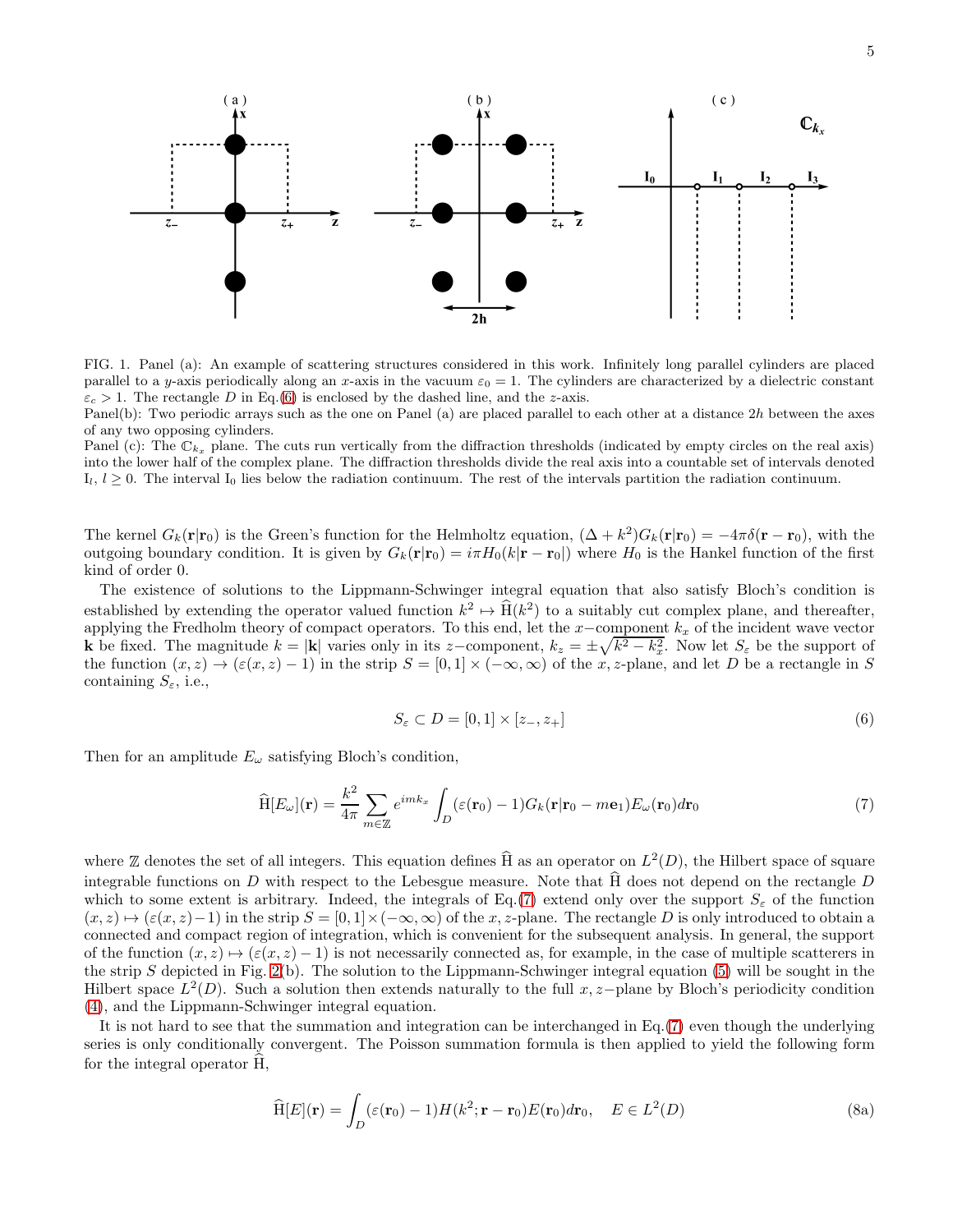where the function  $H$  is given by,

<span id="page-5-0"></span>
$$
H(\zeta; x, z) = \frac{i\zeta}{2} \sum_{m \in \mathbb{Z}} \frac{e^{i(xk_{x,m} + |z|\sqrt{\zeta - k_{x,m}^2})}}{\sqrt{\zeta - k_{x,m}^2}}, \quad k_{x,m} = k_x + 2\pi m, \quad \zeta \neq k_{x,m}^2, \quad m \in \mathbb{Z}
$$
 (8b)

The square roots are defined by choosing the branch cut of the logarithm along the negative imaginary axis, i.e., if  $w$ is a nonzero complex number, then

<span id="page-5-3"></span>
$$
\log w = \ln|w| + i\arg w, \quad -\frac{\pi}{2} < \arg w < \frac{3\pi}{2} \tag{9}
$$

In the scattering theory, the branch points  $k_{x,m}^2$ ,  $m \in \mathbb{Z}$ , are called the *diffraction thresholds*, and they will be referred to as such in what follows.

Note that for w real, then Im{ $\sqrt{w}$ }  $\geq 0$ . Therefore, Im $\left\{\sqrt{\zeta - k_{x,m}^2}\right\} > 0$  for all but a finite number of diffraction thresholds  $k_{x,m}^2$  such that  $\zeta = k^2 > k_{x,m}^2$ . It follows that in the series of Eq.[\(8b\)](#page-5-0) all but a finite number of terms decay exponentially as  $|z| \to \infty$ . Hence the said series converges uniformly on D. The uniform convergence on D still holds when the range of the variable  $\zeta = k^2$  is extended to the cut complex plane  $\mathbb{C}_{k_x}$  obtained by excluding all the vertical half lines running from the diffraction thresholds into the lower half of the complex plane, i.e.,

$$
\mathbb{C}_{k_x} = \mathbb{C} - \bigcup_{m \in \mathbb{Z}} \{k_{x,m}^2 - is, \, s \le 0\}
$$

This is because in this case too,  $\text{Im}\left\{\sqrt{\zeta - k_{x,m}^2}\right\} > 0$  except for a finite number of terms. It follows that  $\zeta \mapsto H(\zeta; \mathbf{r})$ extends to an analytic function on  $\mathbb{C}_{k_x}$ . Figure [1\(](#page-4-0)c) shows a sketch of the cut plane  $\mathbb{C}_{k_x}$ .

Since for all  $\zeta \in \mathbb{C}_{k_x}$ , the kernel  $(\mathbf{r}, \mathbf{r}_0) \mapsto (\varepsilon(\mathbf{r}_0) - 1)H(\zeta; \mathbf{r} - \mathbf{r}_0)$  is square integrable on  $D \times D$ , the integral operator  $\hat{H}(\zeta)$  is Hilbert-Schmidt in  $\mathcal{L}\{L^2(D)\}\,$ , the space of bounded linear operators on  $L^2(D)$ . In particular,  $\hat{H}(\zeta)$  is compact for each  $\zeta \in \mathbb{C}_{k_x}$ . Moreover, the operator valued function defined on  $\mathbb{C}_{k_x}$  by  $\zeta \mapsto \text{H}(\zeta)$  is analytic. By the analytic Fredholm theorem [\[16\]](#page-16-15), it then follows that if the inverse operator  $[1 - \hat{H}(\zeta)]^{-1}$  exists at some point  $\zeta \in \mathbb{C}_{k_x}$ , it must be meromorphic throughout  $\mathbb{C}_{k_x}$ . That the said inverse exists at some point is obvious. Indeed, as  $\zeta \to 0$  in  $\mathbb{C}_{k_x}$ , the norm of the operator  $H(\zeta)$ , i.e.,  $||H(\zeta)|| = ||(\varepsilon(\cdot) - 1)H(\zeta(\cdot)||_{L^2(D \times D)}$ , also converges to zero. In particular for  $\zeta$  near  $0, \|\hat{H}(\zeta)\| < 1$  and therefore  $[1-\hat{H}(\zeta)]^{-1}$  exists as a Neumann series. Thus, the generalized resolvent  $\zeta \mapsto [1-\hat{H}(\zeta)]^{-1}$ is meromorphic in  $\mathbb{C}_{k_x}$ .

The poles  $\{\zeta_n\}_n$  of  $[1-\widehat{H}(\zeta)]^{-1}$  are isolated and form a discrete set. The same analytic Fredholm theorem guarantees that at each of the poles  $\zeta_n$ , there exists a nonzero solution to the generalized eigenvalue problem

$$
\widehat{\mathrm{H}}(\zeta_n)[E_n] = E_n
$$

The generalized eigenfunctions  $E_n$  will be referred to as the *Siegert states*.

It will be assumed throughout the rest of the work that the Siegert states are nondegenerate, i.e., the poles  $\zeta_n$  are all simple. The results to be derived in the rest of the work could easily be generalized to the case when the poles are not simple. Yet, to our knowledge, there has been no report of resonance poles of multiplicity greater than one in either the literature of electromagnetism or that of quantum mechanics. However, we do not have a rigorous proof that higher multiplicity poles cannot occur in the studied scattering problem. For the structures depicted in Fig. [1,](#page-4-0) perturbation theory (when the radius of cylinders is much less than the structures period) shows that all the poles are simple [\[13,](#page-16-11) [14\]](#page-16-12).

The assumed nondegeneracy of the Siegert states  ${E_n}_n$  implies that the residues  ${\{\widehat{H}_n\}}_n$  of  $[1 - \widehat{H}(\zeta)]^{-1}$  at the poles  $\{\zeta_n\}_n$  are rank one operators on  $L^2(D)$ . In other words, if  $\langle f, g \rangle = \int_D \overline{f(\mathbf{r}_0)} g(\mathbf{r}_0) d\mathbf{r}_0$  is the inner product on the Hilbert space  $L^2(D)$ , then

<span id="page-5-1"></span>
$$
\forall n, \exists \varphi_n \in L^2(D) : \forall \psi \in L^2(D), \quad \widehat{H}_n[\psi] = \langle \varphi_n, \psi \rangle E_n \tag{10}
$$

Since the incident wave  $E_i(k^2; \mathbf{r}) = e^{i\mathbf{k} \cdot \mathbf{r}}$  is analytic in  $\zeta = k^2$  on  $\mathbb{C}_{k_x}$ , it follows that the amplitude  $E_{\omega} = [1 - \mathbb{C}_{k_x}]$  $\widehat{H}(\zeta)^{-1}[E_i(\zeta;\cdot)]$  extends to a meromorphic function of the variable  $\zeta = k^2$  on  $\mathbb{C}_{k_x}$ . Its partial fraction expansion reads

<span id="page-5-2"></span>
$$
E_{\omega}(\mathbf{r}) = e^{i\mathbf{k}\cdot\mathbf{r}} + \sum_{n} \frac{a_{n}}{k^{2} - k_{n}^{2} + i\Gamma_{n}} E_{n}(\mathbf{r}) + E_{a}(k^{2}; \mathbf{r}), \quad a_{n} = \langle \varphi_{n}, E_{i}(k^{2}; \cdot) \rangle \Big|_{k^{2} = k_{n}^{2} - i\Gamma_{n}}
$$
(11)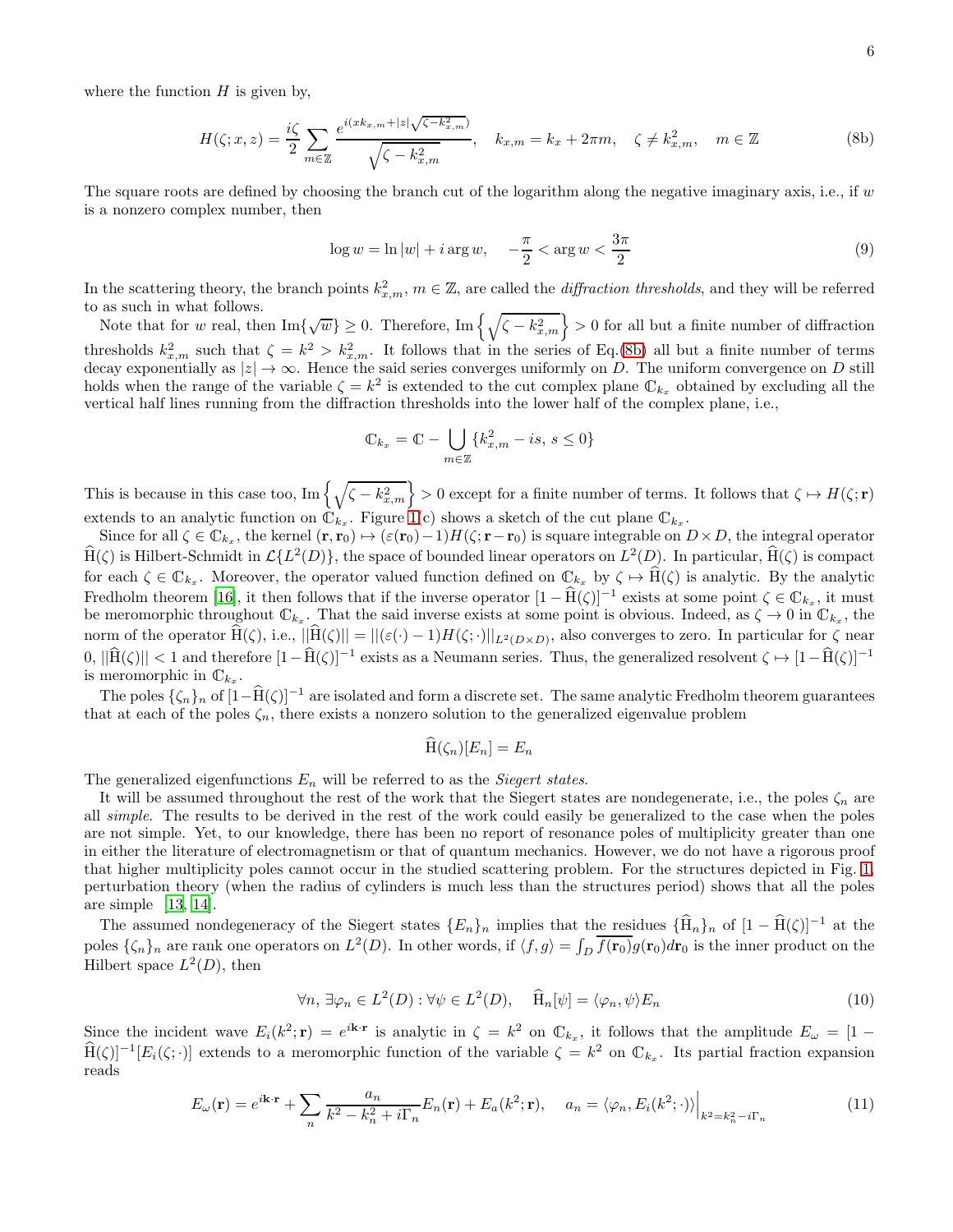where each pole  $\zeta_n$  has been decomposed in its real and imaginary parts as  $\zeta_n = k_n^2 - i\Gamma_n$  owing to the fact that the imaginary parts of the poles are nonpositive as will be shown shortly. The remainder  $E_a$  is analytic in  $k^2$  on the cut plane  $\mathbb{C}_{k_x}$ . It describes the so called *background* or *potential scattering*, while the Siegert states account for the resonant scattering.

Since the Siegert states are solutions to the homogeneous linear equation  $H(\zeta)[E] = E$ , they should be normalized in some way in order for the functions  $\varphi_n$  in Eq.[\(10\)](#page-5-1) and the coefficients  $a_n$  in Eq.[\(11\)](#page-5-2) to be uniquely defined. A natural normalization condition will be introduced in Section [III A](#page-7-1) for Siegert states that arise as perturbations of bound states in the radiation continuum.

That all the poles of the generalized resolvent  $\zeta \mapsto [1 - \hat{H}(\zeta)]^{-1}$  have nonpositive imaginary parts, i.e.,  $\Gamma_n \geq 0$ ,  $\forall n$ , follows from a series of observations. First, note that a Siegert state  $E_n$  corresponding to the pole  $\zeta_n = k_n^2 - i\Gamma_n$ satisfies Eq.[\(2\)](#page-3-4) for  $k^2 = \zeta_n$ , and therefore

$$
\overline{E_n}\Delta E_n - E_n \Delta \overline{E_n} - 2i\Gamma_n \varepsilon |E_n|^2 = 0
$$

By Green's theorem, it follows that,

<span id="page-6-1"></span>
$$
2i\Gamma_n \int_{D'} |E_n(\mathbf{r}_0)|^2 \varepsilon(\mathbf{r}_0) d\mathbf{r}_0 = \oint_{\partial D'} (\overline{E_n(\mathbf{r}_0)} \nabla E_n(\mathbf{r}_0) - E_n(\mathbf{r}_0) \nabla \overline{E_n(\mathbf{r}_0)}) \cdot d\mathbf{n_0}
$$
(12)

<span id="page-6-3"></span>where  $D' = [0, 1] \times [z_1, z_2]$  is any rectangle containing the rectangle D, and  $\mathbf{n}_0$  is the outward normal. By Bloch's periodicity condition, the integrals on the line segments  $(x, z) \in \{0, 1\} \times [z_1, z_2]$  of  $\partial D'$  are canceled out so that the integral on the right side is to be carried out only over the line segments  $(x, z) \in [0, 1] \times \{z_1, z_2\}$  of  $\partial D'$ . The result can be expressed in terms of the scattering amplitudes  $S_m^{\pm}$  associated with the asymptotic behavior of the Siegert state  $E_n$ :

<span id="page-6-0"></span>
$$
E_n(\mathbf{r}) = \begin{cases} \sum_{m \in \mathbb{Z}} S_m^- e^{i(xk_{x,m} - z\sqrt{\zeta_n - k_{x,m}^2})}, & z < z_-\\ \sum_{m \in \mathbb{Z}} S_m^+ e^{i(xk_{x,m} + z\sqrt{\zeta_n - k_{x,m}^2})}, & z > z_+ \end{cases} \tag{13a}
$$

Equations [\(13a\)](#page-6-0) follow immediately from equations [\(8\)](#page-4-3). In particular, the amplitudes  $S_m^{\pm}$  are given by the formulas,

$$
S_m^{\pm} = \frac{i\zeta_n}{2\sqrt{\zeta_n - k_{x,m}^2}} \int_D (\varepsilon(\mathbf{r}_0) - 1) E_n(\mathbf{r}_0) e^{i(-x_0 k_{x,m} \mp z_0 \sqrt{\zeta_n - k_{x,m}^2})} d\mathbf{r}_0, \quad \mathbf{r}_0 = x_0 \mathbf{e}_1 + z_0 \mathbf{e}_3
$$
(13b)

Evaluating the right hand side of Eq.[\(12\)](#page-6-1) yields,

<span id="page-6-2"></span>
$$
\Gamma_n = \frac{\sum_{m \in \mathbb{Z}} \text{Re}\left\{\sqrt{\zeta_n - k_{x,m}^2}\right\} \left(|S_m^+|^2 e^{-2z_2 \text{Im}\left\{\sqrt{\zeta_n - k_{x,m}^2}\right\}} + |S_m^-|^2 e^{2z_1 \text{Im}\left\{\sqrt{\zeta_n - k_{x,m}^2}\right\}}\right)}{\int_{D'} |E_n(\mathbf{r}_0)|^2 \varepsilon(\mathbf{r}_0) d\mathbf{r}_0} \tag{14}
$$

The series in Eq.  $(14)$  is then split into the sums over the two complementary index sets,

<span id="page-6-4"></span>
$$
\mathcal{I}^{op}(\zeta_n) = \{ m \in \mathbb{Z} \mid \text{Re}\{\zeta_n\} \ge k_{x,m}^2 \}, \quad \mathcal{I}^{cl}(\zeta_n) = \{ m \in \mathbb{Z} \mid \text{Re}\{\zeta_n\} < k_{x,m}^2 \} \tag{15a}
$$

In the scattering theory, when  $\zeta = k^2$  is real, the sets  $I^{op}(k^2)$  and  $I^{cl}(k^2)$  label open and closed diffraction channels respectively; thus the superscripts "op" for open, and "cl" for closed.

The choice of the branch cut for the logarithm given in Eq.[\(9\)](#page-5-3) ensures that

<span id="page-6-5"></span>
$$
\operatorname{Im}\left\{\sqrt{\zeta_n - k_{x,m}^2}\right\} > 0, \quad \forall m \in \mathcal{I}^{cl}(\zeta_n)
$$
\n(15b)

In particular, in the series of Eq.[\(14\)](#page-6-2), the contributions from terms whose indices lie in  $I^{cl}(\zeta_n)$  decay exponentially as  $z_2 \to +\infty$  and  $z_1 \to -\infty$ . In the said limits, the aforementioned series is therefore reduced to a finite sum over the set  $I^{op}(\zeta_n)$ :

$$
\Gamma_n = \lim_{\substack{z_1 \to -\infty \\ z_2 \to +\infty}} \frac{\sum_{m \in \text{I}^{op}(\zeta_n)} \text{Re}\left\{\sqrt{\zeta_n - k_{x,m}^2}\right\} \left(|S_m^+|^2 e^{-2z_2 \text{Im}\left\{\sqrt{\zeta_n - k_{x,m}^2}\right\}} + |S_m^-|^2 e^{2z_1 \text{Im}\left\{\sqrt{\zeta_n - k_{x,m}^2}\right\}}\right)}{\int_{D'} |E_n(\mathbf{r}_0)|^2 \varepsilon(\mathbf{r}_0) d\mathbf{r}_0}
$$

Observing that  $\text{Re}\left\{\sqrt{\zeta_n - k_{x,m}^2}\right\} \geq 0$  for all  $m \in I^{op}(\zeta_n)$ , and since the dielectric function  $\varepsilon$  is positive, it follows that  $\Gamma_n \geq 0$ , and therefore the imaginary part of the pole  $\zeta_n$  is indeed necessarily negative or zero, i.e., all the poles  $\zeta_n$  are in the lower half of the cut complex plane  $\mathbb{C}_{k_x}$ .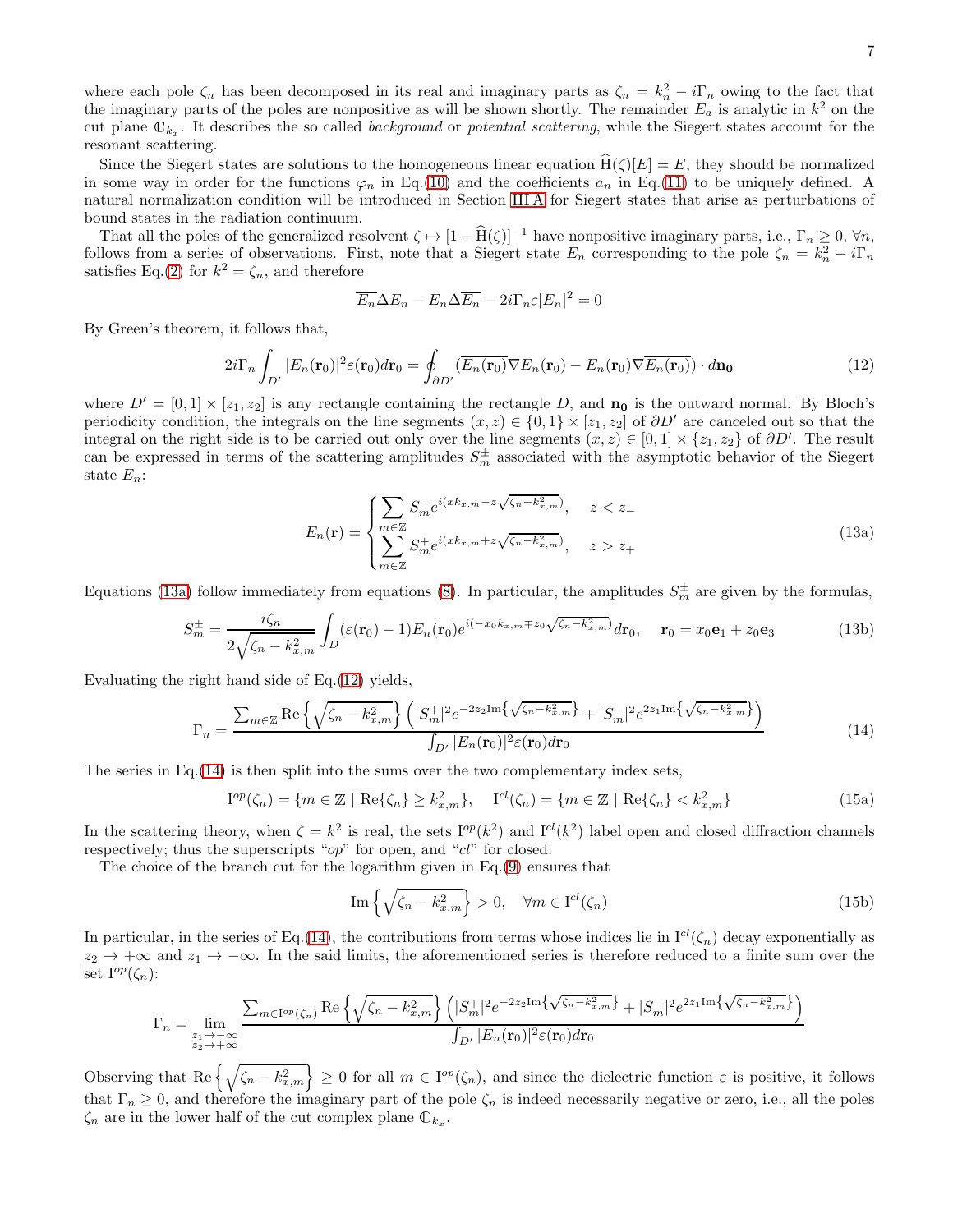## <span id="page-7-0"></span>III. REGULAR PERTURBATION THEORY

Suppose that the dielectric function  $\varepsilon$  depends on a real parameter h which is called a *coupling parameter*. The simplest example of such a coupling is given by two periodic arrays of dielectric scatterers that are parallel and separated by the distance  $2h$  (Fig. [1\(](#page-4-0)b)). The arrays are embedded in a medium of dielectric susceptibility 1. Each array is characterized by a dielectric function  $\varepsilon_i(x, z)$ ,  $i = 1, 2$  such that  $\varepsilon_i \ge 1$  on the scatterers, and  $\varepsilon_i$  is of period 1 in the x-direction. The resulting dielectric function describing the scattering of light on the structure is then,

<span id="page-7-2"></span>
$$
\varepsilon(h; x, z) = 1 + (\varepsilon_1(x, z - h) - 1) + (\varepsilon_2(x, z + h) - 1)
$$
\n(16)

In the most general case, the dependence of the dielectric function  $\varepsilon$  on the coupling parameter h implies that the poles of the generalized resolvent  $\zeta \mapsto [1 - \hat{H}(h,\zeta)]^{-1}$  also depend on h. If the coupling is sufficiently smooth as indicated in the theorem stated below, then the poles of the generalized resolvent as well as the corresponding Siegert states depend continuously on h.

Before stating the theorem, a clarification must be made on the boundary of the rectangle  $D$  in Eq.[\(6\)](#page-4-1). This rectangle was chosen to contain the support  $S_\varepsilon$  of the function  $(x, z) \mapsto (\varepsilon(x, z) - 1)$  in the strip  $S = [0, 1] \times (-\infty, \infty)$ of the x, z-plane. In the current situation, the dielectric function depends on the coupling parameter  $h$ , and therefore the support  $S_{\varepsilon(h)}$  in question could change with h resulting in a different choice for the set D. This is the case, for instance, in the example of the two parallel arrays separated by the distance 2h. If the two scatterers in the strip S are taken further apart, the rectangle  $D$  is stretched further accordingly. So, in what follows it will always be assumed that h varies in an open possibly finite interval  $J_0$  such that  $\bigcup_{h \in J_0} S_{\varepsilon(h)}$  is bounded, and the rectangle D will be chosen to contain the latter set. The Theorem on the regular perturbation of electromagnetic Siegert states is formulated as follows:

 ${\bf Regular Perturbation Theorem.}$  Suppose that the map  $(h,\zeta)\mapsto \widehat {\rm H}(h,\zeta)$  from  $J_0\times \mathbb{C}_{k_x}$  to  $\mathcal{L}\{L^2(D)\}$  is continuously Frechet differentiable. Further, suppose that for some  $h_n \in J_0$ , the generalized resolvent  $\zeta \mapsto [1 - \widehat{H}(h_n, \zeta)]^{-1}$  has a simple pole  $\zeta_n \in \mathbb{C}_{k_x}$ , and let  $E_n$  be the corresponding Siegert state. Then there exists an open interval  $J \subset J_0$ containing  $h_n$ , and a unique continuously differentiable function  $h \mapsto \zeta_n(h)$ ,  $h \in J$ , such that  $\zeta_n(h_n) = \zeta_n$ , and for all  $h \in J$ ,  $\zeta_n(h)$  is a simple pole of the generalized resolvent  $\zeta \to [1 - \hat{H}(h,\zeta)]^{-1}$ . If  $E_n(h)$  is the Siegert state corresponding to the pole  $\zeta_n(h)$ , then the function  $h \mapsto E_n(h)$  from J to  $L^2(D)$  is continuously differentiable.

This theorem is an extension of the Kato-Rellich theorem [\[17](#page-16-13)] to the present case. Due to its length and complexity, the proof is left to the Appendix. It should be noted, however, that if the functions  $(x, z) \mapsto \varepsilon_i(x, z)$ ,  $i = 1, 2$  in Eq.[\(16\)](#page-7-2) are piecewise differentiable, then  $(h, \zeta) \mapsto \hat{H}(h, \zeta)$  is Frechet differentiable so that the theorem does indeed hold for two parallel arrays separated by the distance h.

### <span id="page-7-1"></span>A. Perturbation of bound states in the radiation continuum

The diffraction thresholds  $k_{x,m}^2$  on the real line depend on the x-component  $k_x$  of the incident wave vector. They can be ordered independently of the parameter  $k_x$  by defining a sequence  $\zeta_{\pm m}^*(k_x) = (2\pi m \pm |[k_x]|)^2$ ,  $m \in \{0, 1, 2, \ldots\}$ , where  $[k_x]$  is the argument of  $e^{ik_x}$  in the interval  $(-\pi, \pi]$ . The sequence  $\{\zeta_{\pm m}^*(k_x)\}_{m=0}^\infty$  coincides with the sequence of diffraction thresholds  $\{(k_x + 2\pi m)^2\}_{m \in \mathbb{Z}}$ , and for all  $k_x$ ,

$$
\zeta_0^*(k_x) \le \zeta_{-1}^*(k_x) \le \zeta_1^*(k_x) \le \zeta_{-2}^*(k_x) \le \zeta_2^*(k_x) \le \zeta_{-3}^*(k_x) \le \ldots
$$

The threshold  $\zeta_0^*(k_x)$  is called the radiation continuum threshold, and the interval  $I_0 = (-\infty, \zeta_0^*(k_x))$  is said to lie below the radiation continuum. This is because whenever  $k^2 < \zeta_0^*(k_x)$ , then the scattered amplitude  $E^s_\omega$  in Eq.[\(3\)](#page-3-5) necessarily decays exponentially in the spatial infinity,  $|z| \to \infty$ , as can be inferred from Eqs.[\(3\)](#page-3-5), [\(5\)](#page-3-2), and [\(8\)](#page-4-3). Hence, no electromagnetic flux is carried to the spatial infinity in this spectral range. In contrast, if  $k^2 > \zeta_0^*(k_x)$ , the amplitude  $E_{\omega}^{s}$  oscillates and represents outgoing (scattered) radiation that carries an electromagnetic flux to the spatial infinity. The spectral range above  $\zeta_0^*(k_x)$  on a real line is therefore referred to as the radiation continuum. It is the disjoint union of the intervals,

$$
I_1 = (\zeta_0^*(k_x), \zeta_{-1}^*(k_x)), \quad I_2 = (\zeta_{-1}^*(k_x), \zeta_1^*(k_x)), \quad I_3 = (\zeta_1^*(k_x), \zeta_{-2}^*(k_x)), \quad \dots
$$

Note that when  $[k_x]$  is 0 or  $\pi$ , some of the intervals I<sub>l</sub> are empty, owing to the fact that some of the diffraction thresholds fuse.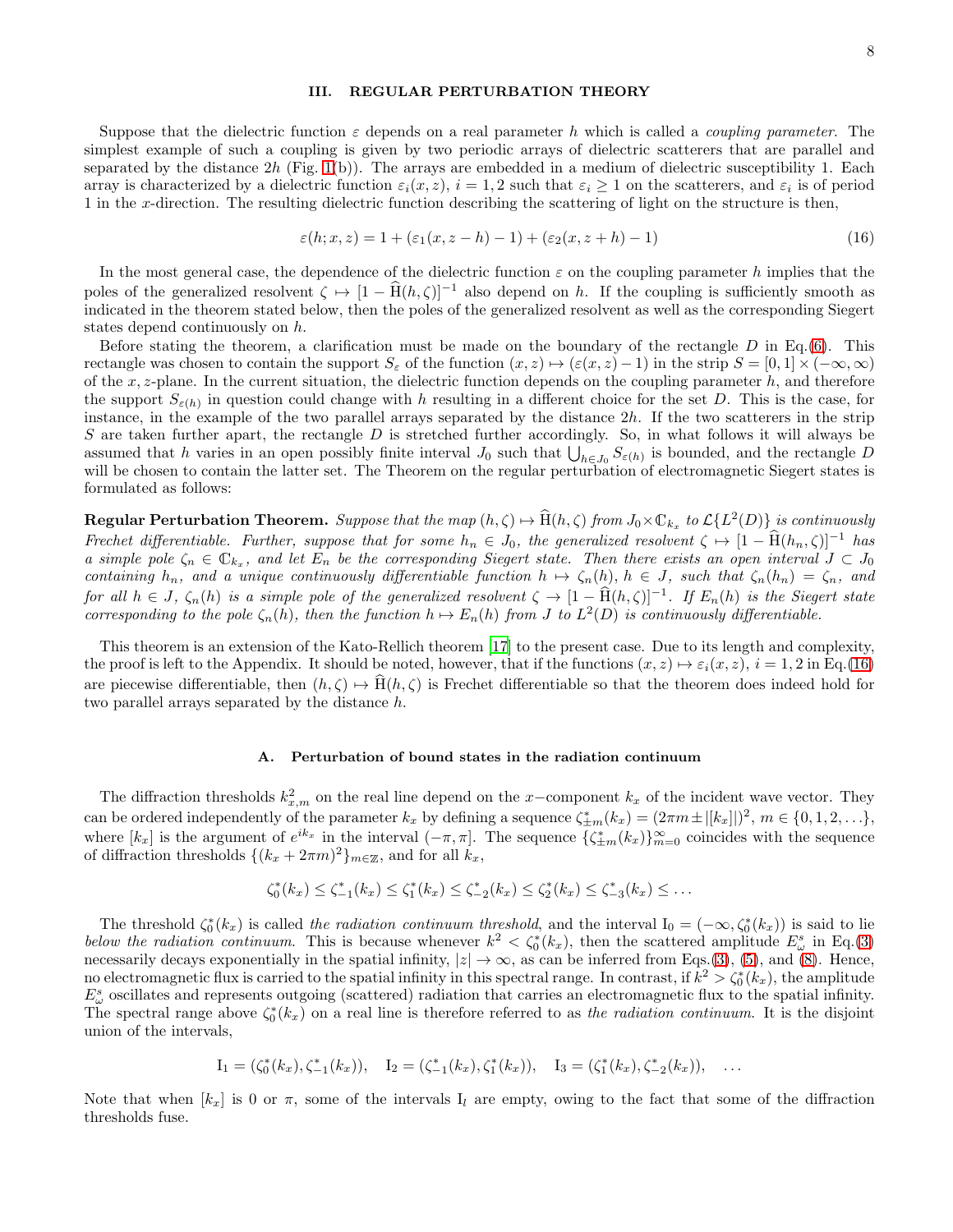Returning to Siegert states, recall that these states are generalized eigenfunctions to the generalized eigenvalue problem  $\hat{H}(\zeta_n)[E_n] = E_n$  on  $L^2(D)$  with complex eigenvalues  $\zeta_n$ . These states are naturally extended to the whole  $x, z$ −plane by means of Eqs. [\(13\)](#page-6-3). In general, if the generalized eigenvalue  $\zeta_n = k_n^2 - i\Gamma_n$  lies below or in the interval I<sub>0</sub> in the  $\mathbb{C}_{k_x}$ -plane, then the corresponding Siegert state is square integrable on the strip  $S = [0,1] \times (-\infty, \infty)$  of the x, z-plane. This is because for such states, the set  $I^{op}(\zeta_n)$  of Eq.[\(15a\)](#page-6-4) is empty, and therefore by Eqs.[\(13a\)](#page-6-0) and [\(15b\)](#page-6-5), these states decay exponentially in the asymptotic region  $|z| \to \infty$ . In particular, the Siegert states for which the pole  $\zeta_b$  is real and less than the continuum threshold  $\zeta_0^*(k_x)$  are the bound states below the radiation continuum of the system.

On the contrary, the Siegert states  $E_n$  whose corresponding generalized eigenvalues  $\zeta_n = k_n^2 - i\Gamma_n$  lie below an interval  $I_l, l \geq 1$  of the radiation continuum, i.e.,  $k_n^2 \in I_l$  and  $\Gamma_n > 0$ , are not necessarily square integrable on the strip S. This is because for these states, the set  $I^{op}(\zeta_n)$  is not empty, and consequently, the terms of the series in Eq. [\(13a\)](#page-6-0) indexed by this set are unbounded. However, when the pole  $\zeta_n$  is in  $I_l$ ,  $l \geq 1$ , i.e.,  $\Gamma_n = 0$ , it will be shown shortly that the resulting Siegert state is square integrable on the strip  $S$  and therefore, such a Siegert state is a bound state in the radiation continuum. The rest of this subsection is devoted to the proof of this assertion.

To proceed, suppose that for some value  $h_b$  of the coupling constant h, there exists a Siegert state  $E_b$  whose corresponding generalized eigenvalue  $\zeta_b$  is real and lies in an interval  $I_l, l \geq 1$ , of the radiation continuum. By the Regular Perturbation Theorem there exist continuously differentiable functions  $h \mapsto \zeta_n(h)$  and  $h \mapsto E_n(h)$  on an interval J containing  $h_b$  such that  $\zeta_n(h_b) = \zeta_b$ , and  $E_n(h_b) = E_b$ . Furthermore,  $E_n(h)$  is the Siegert state corresponding to the pole  $\zeta_n(h)$  of the generalized resolvent  $\zeta \mapsto [1 - \hat{H}(h,\zeta)]^{-1}$  for all  $h \in J$ . Put  $\zeta_n(h) = k_n^2(h) - i\Gamma_n(h)$  as before. Then  $\Gamma_n(h_b) = 0$ . Without loss of generality, the interval J is assumed to be sufficiently small so that for all  $h \in J \setminus \{h_b\}, \Gamma_n(h) \neq 0$ . Equation [\(14\)](#page-6-2) for the Siegert state  $E_n(h)$  is then rewritten as

$$
\int_{D'} |E_n(\mathbf{r}_0)|^2 \varepsilon(h; \mathbf{r}_0) d\mathbf{r}_0 = \frac{1}{\Gamma_n} \sum_{m \in \mathbb{Z}} \text{Re}\left\{ \sqrt{\zeta_n - k_{x,m}^2} \right\} \left( |S_m^+|^2 e^{-2z_2 \text{Im}\left\{ \sqrt{\zeta_n - k_{x,m}^2} \right\}} + |S_m^-|^2 e^{2z_1 \text{Im}\left\{ \sqrt{\zeta_n - k_{x,m}^2} \right\}} \right)
$$

where it is understood that the Siegert state  $E_n$ , the pole  $\zeta_n$ , and its imaginary part  $-i\Gamma_n$ , as well as the amplitudes  $S_m^{\pm}$  are all functions of h. Note that the values of  $z_1$  and  $z_2$  are assumed to be independent of the coupling parameter h. This is because h varies in a small interval J, and therefore the values of  $z_{\pm}$  in Eq.[\(6\)](#page-4-1), which now depend on h are bounded. The condition  $z_1 \leq z_-(h) \leq z_+(h) \leq z_2$ ,  $\forall h \in J$ , can therefore be realized by choosing  $z_1$  and  $z_2$  sufficiently large.

As  $h \to h_b$ , then  $E_n \to E_b$  in  $L^2(D)$ , and therefore the left hand side of Eq.[\(11\)](#page-5-2) remains finite as the dielectric function  $\varepsilon(h; \cdot)$  is bounded. The limit of the right hand side as  $h \to h_b$  may also be calculated by first computing explicitly the complex square roots involved according to the logarithmic branch cut described in Eq.[\(9\)](#page-5-3). Put  $\xi_m(h)$  =  $k_n^2(h) - k_{x,m}^2, m \in \mathbb{Z}$ . Then

$$
\sqrt{\zeta_n(h) - k_{x,m}^2} = \begin{cases} \sqrt{\frac{\sqrt{\xi_m(h)^2 + \Gamma_n(h)^2} + \xi_m(h)}{2}} - \frac{i\Gamma_n(h)}{\sqrt{2\left(\sqrt{\xi_m(h)^2 + \Gamma_n(h)^2} + \xi_m(h)\right)}}, & \text{if } m \in \text{I}^{op}(\zeta_n(h)) \\ - \frac{\Gamma_n(h)}{\sqrt{2\left(\sqrt{\xi_m(h)^2} + \Gamma_n(h)^2} - \xi_m(h)\right)}} + i\sqrt{\frac{\sqrt{\xi_m(h)^2 + \Gamma_n(h)^2} - \xi_m(h)}{2}}, & \text{if } m \in \text{I}^{cl}(\zeta_n(h)) \end{cases}
$$

where  $I^{op}$  and  $I^{cl}$  are the index sets of Eq.[\(15a\)](#page-6-4). In particular, if  $m \in I^{op}(\zeta_n(h))$ , then  $\xi_m(h) \geq 0$ , whereas  $\xi_m(h) < 0$ whenever  $m \in \mathrm{I}^{cl}(\zeta_n(h))$ . As  $h \to h_b$ ,  $\Gamma_n(h) \to 0$ , and,

<span id="page-8-0"></span>
$$
\int_{D'} |E_b(\mathbf{r}_0)|^2 \varepsilon(h_b; \mathbf{r}_0) d\mathbf{r}_0 = \lim_{h \to h_b} \left[ \frac{1}{\Gamma_n(h)} \sum_{m \in I^{op}(\zeta_b)} \sqrt{\xi_m(h)} \left( |S_m^+(h)|^2 + |S_m^-|^2 \right) \right] - \sum_{m \in I^{cl}(\zeta_b)} \frac{1}{2\sqrt{-\xi_m(h_b)}} \left( |S_m^+(h_b)|^2 e^{-2z_2 \sqrt{-\xi_m(h_b)}} + |S_m^-(h_b)|^2 e^{2z_1 \sqrt{-\xi_m(h_b)}} \right)
$$
\n(17)

In particular, for each  $m \in I^{op}(\zeta_b)$ , the limits  $\lim_{h\to h_b} \frac{|S_m^{\pm}(h)|^2}{\Gamma_n(h)}$  must exist and must be finite. By continuity of the functions  $h \mapsto S_m^{\pm}(h)$  on J, there exist complex numbers  $S_{m,b}^{\pm}$  such that

<span id="page-8-1"></span>
$$
\lim_{h \to h_b} \frac{S_m^{\pm}(h)}{\sqrt{\Gamma_n(h)}} = S_{m,b}^{\pm}, \quad \forall m \in \mathcal{I}^{op}(\zeta_b)
$$
\n(18)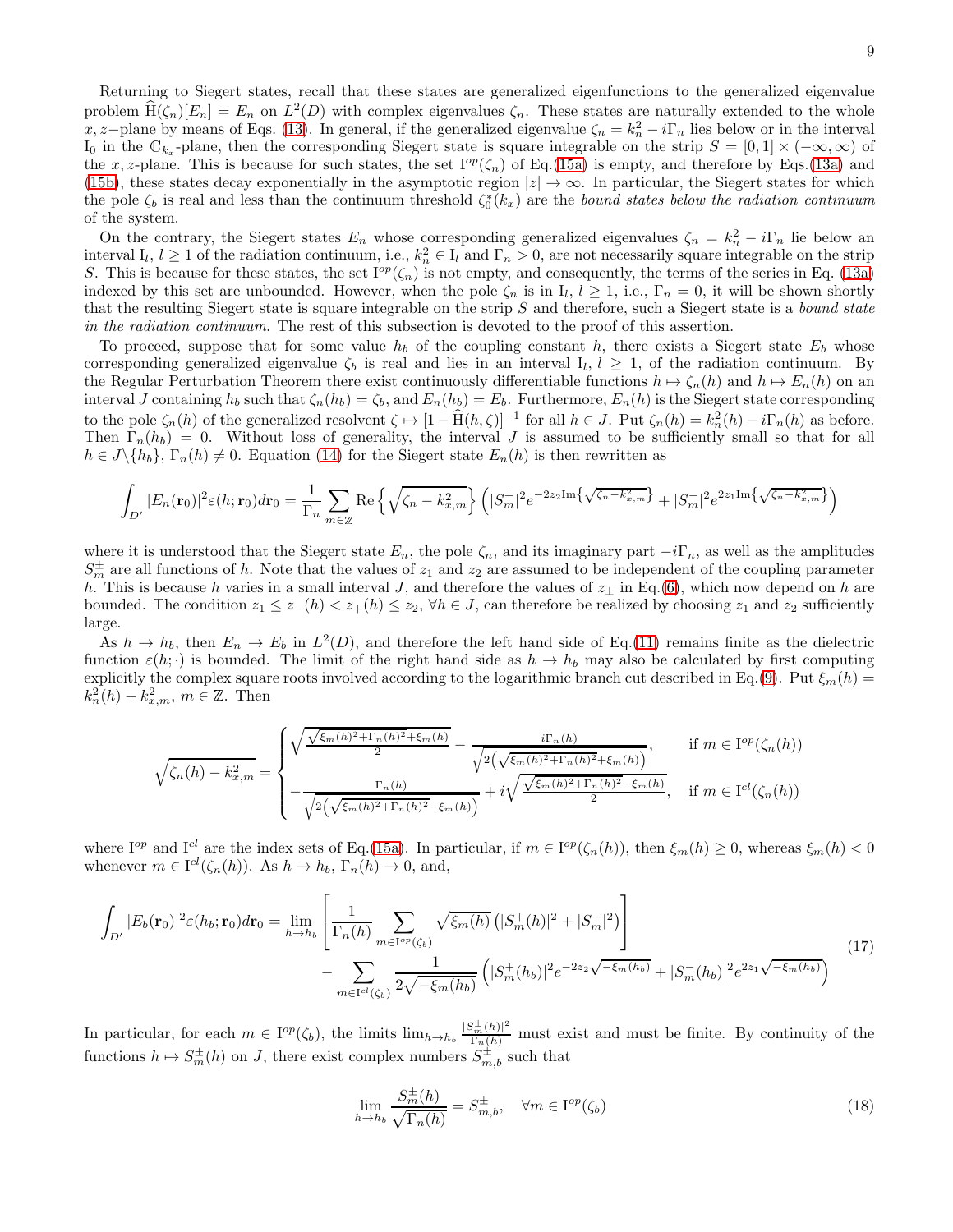As  $z_1 \to -\infty$  and  $z_2 \to \infty$ , the second series in Eq.[\(17\)](#page-8-0) converges to zero. Therefore the function  $\mathbf{r} \to E_b(\mathbf{r})\sqrt{\varepsilon(h_b; \mathbf{r})}$ is square integrable on the strip  $S = [0, 1] \times (-\infty, \infty)$  of the x, z-plane, and

$$
\int_{S} |E_b(\mathbf{r}_0)|^2 \varepsilon(h_b; \mathbf{r}_0) d\mathbf{r}_0 = \sum_{m \in I^{op}(\zeta_b)} \sqrt{\xi_m(h_b)} \left( |S^+_{m,b}|^2 + |S^-_{m,b}|^2 \right)
$$
(19a)

Since,  $\varepsilon(h_b, \cdot) \ge 1$ , it follows that  $E_b \in L^2(S)$  as claimed. Thus, if  $E_b$  is a bound state in the radiation continuum, it can always be normalized by the condition

<span id="page-9-1"></span><span id="page-9-0"></span>
$$
\int_{S} |E_b(\mathbf{r}_0)|^2 \varepsilon(h_b; \mathbf{r}_0) d\mathbf{r}_0 = 1
$$
\n(19b)

This result justifies the term "bound state" introduced by analogy with quantum mechanics where bound states represent square integrable eigenfunctions of the Hamiltonian operator, i.e., an electromagnetic bound state is a localized solution of Maxwell's equations.

Finally, by continuity  $E_n(h) \to E_b$  as  $h \to h_b$ , and therefore the normalization condition [\(19b\)](#page-9-0) determines uniquely the Siegert states  $E_n(h)$  along the curve  $h \mapsto \zeta_n(h)$ ,  $h \in J$ .

#### B. Near field amplification mechanism

Resonant phenomena in the scattered electromagnetic flux can be described by the formalism of Siegert states as given in Eq.[\(11\)](#page-5-2). However, a complete description requires calculating the residues  $a_n$  in Eq.(11). Here these residues are calculated for Siegert states that arise as perturbations of bound states in the radiation continuum in the sense of Section [III A,](#page-7-1) i.e., for the states  $E_n(h)$  where  $|h-h_b|/h_b \ll 1$ . In particular, it is shown that if the scattering structure has bound states in the radiation continuum, then there exist regions (the so called "hot spots") in which the field amplitude can be amplified as much as desired by taking the value of the coupling parameter  $h$  close enough to  $h_b$ . The unbounded local growth of the field amplitude is essentially due to the linearity of Maxwell's equations. It disappears when a non-linear dielectric susceptibility, required for large field amplitudes, is included into Maxwell's equations [\[15\]](#page-16-14). Nevertheless, such a local field amplification enhances quite substantially optical nonlinear effects in the scattering structure as shown in [\[15\]](#page-16-14). The following analysis also suggests that the concept to enhance optically non-linear effects by using bound states in the radiation continuum is universal because the existence of "hot spots" is proved to be a characteristic feature of such scattering structures.

When estimating the coefficients  $a_n$ , it is convenient first to give another equation for them that is alternative to that of Eq.[\(11\)](#page-5-2). Next, this equation will be analyzed in the vicinity of a bound state in the radiation continuum. In particular, if a bound state in the radiation continuum  $E_b$  exists at the critical value  $h_b$  of the coupling parameter, and J is the interval produced by the Regular Perturbation Theorem, while  $E_n(h; \mathbf{r})$  is the Siegert state that arises as a continuous perturbation of the bound state  $E_b$  for  $h \in J$ , then it will be proved that  $a_n(h) \sim \sqrt{\Gamma_n(h)}$  as  $h \to h_b$ . Recall that  $\zeta_n(h) = k_n^2(h) - i\Gamma_n(h)$  is the generalized eigenvalue at which the Siegert state  $E_n(h)$  exists.

To proceed, put  $\widetilde{E}_{\omega} = \frac{\zeta - \zeta_n}{a_n} E_{\omega}$  where  $E_{\omega}$  is the amplitude in Eq.[\(3\)](#page-3-5). Then by the decomposition [\(11\)](#page-5-2),  $\widetilde{E}_{\omega} \to E_n$  as  $\zeta\rightarrow\zeta_n.$  From the system,

$$
\begin{cases} \Delta \tilde{E}_{\omega} + \zeta \varepsilon(h) \tilde{E}_{\omega} = 0 \\ \Delta E_n + \zeta \varepsilon(h) E_n = 0 \end{cases}
$$

it is derived by Green's theorem that,

$$
\int_{\partial D'} \left( \overline{E_n} \nabla \widetilde{E}_{\omega} - \widetilde{E}_{\omega} \nabla \overline{E_n} \right) \cdot d\mathbf{n_0} + (\zeta - \overline{\zeta_n}) \int_{D'} \widetilde{E}_{\omega} \overline{E_n} \varepsilon(h) d\mathbf{r}_0 = 0
$$

where D' is the same rectangle as in Eq. [\(12\)](#page-6-1). Then, by splitting the amplitude  $E_{\omega}$  in terms of the incident and scattered waves,  $\widetilde{E}_{\omega}(\mathbf{r}) = \frac{\zeta - \zeta_n}{a_n} e^{i\mathbf{k}\cdot\mathbf{r}} + \widetilde{E}_{\omega}^s(\mathbf{r})$ , one infers that

$$
a_n(h) = -\frac{(\zeta - \zeta_n) \left[ \int_{\partial D'} (i\mathbf{k}\overline{E_n} - \nabla \overline{E_n}) e^{i\mathbf{k}\cdot\mathbf{r}_0} \cdot d\mathbf{n} + (\zeta - \zeta_n) \int_{D'} \overline{E_n} e^{i\mathbf{k}\cdot\mathbf{r}_0} \varepsilon(h) d\mathbf{r}_0 \right]}{\int_{\partial D'} \left( \overline{E_n} \nabla \widetilde{E}_\omega^s - \widetilde{E}_\omega^s \nabla \overline{E_n} \right) \cdot d\mathbf{n} + (\zeta - \zeta_n) \int_{D'} \widetilde{E}_\omega^s \overline{E_n} \varepsilon(h) d\mathbf{r}_0}
$$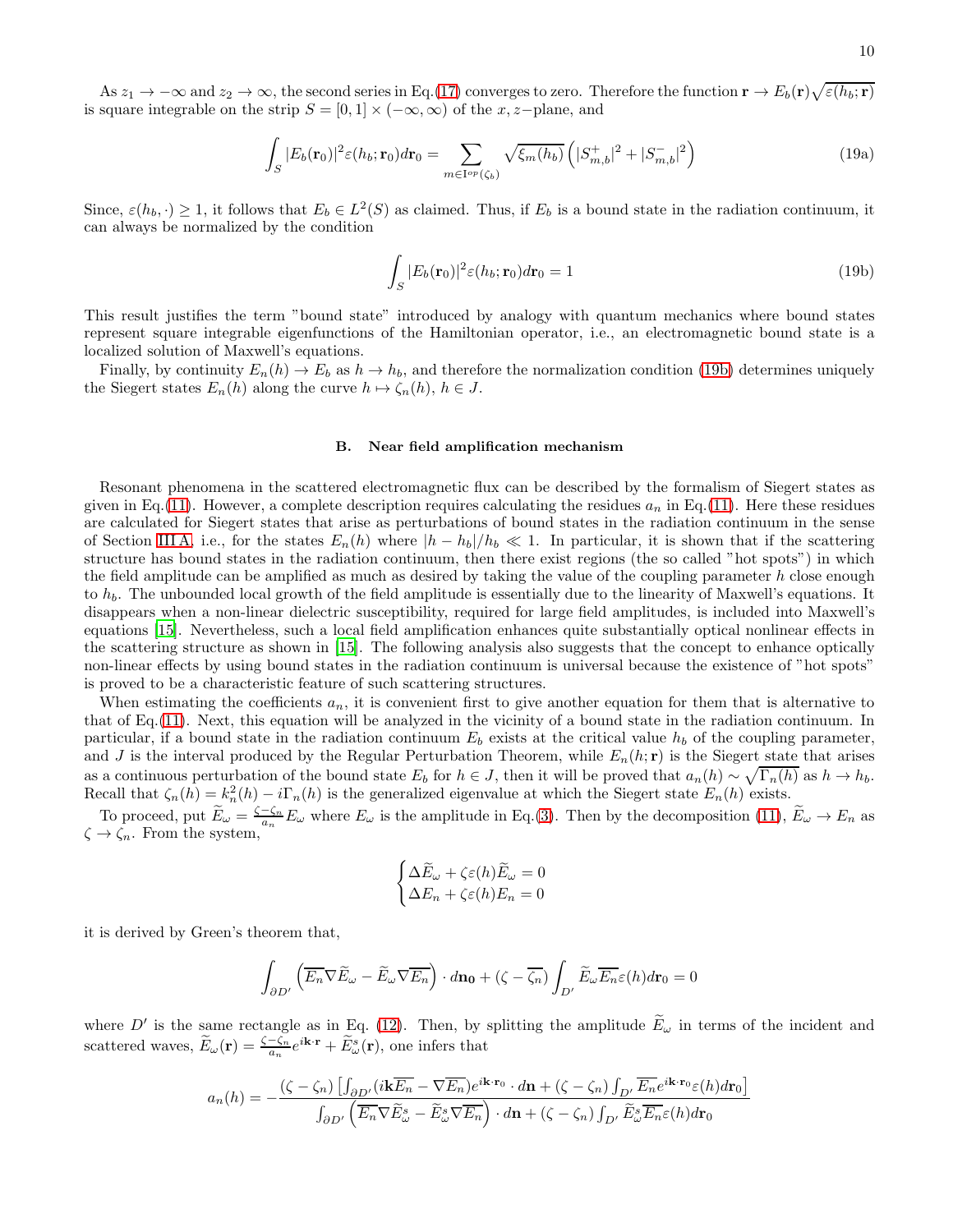where it is understood that  $E_n$  and  $\zeta_n$  are functions of h. Since  $a_n$  is independent of  $\zeta$ , the desired expression for  $a_n$ is obtained by taking the limit  $\zeta \to \zeta_n$ :

<span id="page-10-0"></span>
$$
a_n(h) = -\frac{\int_{\partial D'} \left( i \mathbf{k}_n \overline{E_n} - \nabla \overline{E_n} \right) e^{i \mathbf{k}_n \cdot \mathbf{r}_0} \cdot d\mathbf{n}}{\int_{\partial D'} \left( \overline{E_n} \nabla \partial_{\zeta} \widetilde{E}_{\omega}^s - \partial_{\zeta} \widetilde{E}_{\omega}^s \nabla \overline{E_n} \right) \cdot d\mathbf{n} \Big|_{\zeta = \zeta_n} + \int_{D'} |E_n|^2 \varepsilon(h) d\mathbf{r}_0}, \quad \mathbf{k}_n = \mathbf{k} \Big|_{\zeta = \zeta_n}
$$
(20)

where for the first term in the denominator, l'Hôpital's rule has been applied. This formula would not generally be useful as the term  $\tilde{E}^s_\omega$  involves the coefficients  $a_n$  implicitly. However, if the Siegert state  $E_n(h)$  is taken near a bound state in the radiation continuum, as assumed here, the first-order perturbative expression of  $a_n$  only depends on the Siegert state  $E_n(h)$ .

Such a perturbative expression is obtained by analyzing each of the integrals in Eq. [\(20\)](#page-10-0) separately. First, it is observed that as  $h \to h_b$ , then  $E_n(h) \to E_b$ . By letting  $z_1 \to -\infty$ , and  $z_2 \to \infty$ , it follows from the normalization of Eq.[\(19b\)](#page-9-0) that the second integral in the denominator of Eq.[\(20\)](#page-10-0) can be made arbitrarily close to 1 provided h is sufficiently close to  $h_b$ . Hence, if the first integral of the said denominator can be shown to converge to zero in the limits considered, this would imply that in the leading order of perturbation theory, the denominator of Eq. [\(20\)](#page-10-0) is approximated by 1. That the first integral of the said denominator does indeed converge to zero as  $h \to h_b$ ,  $z_1 \to -\infty$ , and  $z_2 \rightarrow \infty$  can be established through a lengthy, but straightforward calculation whose details are omitted. It can be carried out along the following lines. As noted earlier, Bloch's condition implies that the first integral in the denominator of Eq. [\(20\)](#page-10-0) is to be carried out on the segments  $(x, z) \in [0, 1] \times \{z_1, z_2\}$  of the boundary of D'. Now, as  $h \to h_b$ , the Siegert state  $E_n(h)$  becomes a bound state  $E_b$ , and therefore, it decays exponentially in the spatial infinity  $|z| \to \infty$ . Similarly, the same exponential decay can be established for the terms involving the derivatives of  $\tilde{E}^s_\omega$  in the limit  $h \to h_b$ . It then follows that in the limits  $h \to h_b$ ,  $z_1 \to -\infty$  and  $z_2 \to \infty$ , the integral in question vanishes. Thus the denominator of Eq.[\(20\)](#page-10-0) remains indeed close to 1, provided h is sufficiently close to  $h_b$ .

On the other hand, the numerator to Eq.[\(20\)](#page-10-0) can be evaluated in terms of the amplitudes  $S_m^{\pm}$  in Eqs.[\(13\)](#page-6-3) to yield

$$
\int_{D'} \left( i \mathbf{k}_n \overline{E_n} - \nabla \overline{E_n} \right) e^{i \mathbf{k}_n \cdot \mathbf{r}_0} \cdot d\mathbf{n} = \sqrt{\Gamma_n(h)} A_n(h, z_1, z_2)
$$

where if  $\mathbf{k}_n = k_x \mathbf{e}_1 + \sqrt{\zeta_n - k_x^2} \mathbf{e}_3$ , then

$$
A_n(h, z_1, z_2) = 2i\text{Re}\left\{\sqrt{\zeta_n(h) - k_x^2}\right\} \frac{\overline{S_0^+}(h)}{\sqrt{\Gamma_n(h)}} e^{-2z_2\text{Im}\left\{\sqrt{\zeta_n(h) - k_x^2}\right\}} + 2\text{Im}\left\{\sqrt{\zeta_n(h) - k_x^2}\right\} \frac{\overline{S_0^-}(h)}{\sqrt{\Gamma_n(h)}} e^{2iz_1\text{Re}\left\{\sqrt{\zeta_n(h) - k_x^2}\right\}}
$$

The case  $\mathbf{k}_n = k_x \mathbf{e}_1 - \sqrt{\zeta_n - k_x^2} \mathbf{e}_3$  is similar. As  $h \to h_b$ , then  $\zeta_n(h) \to \zeta_b$ , and since  $\zeta_b > k_x^2$ , it follows that  $\text{Im}\left\{\sqrt{\zeta_n(h) - k_x^2}\right\} \to 0.$  Hence, in the said limit,  $A_n(h, z_1, z_2) \to 2i\overline{S_{0,b}^+}\sqrt{\zeta_b - k_x^2}$  for  $S_{0,b}^+$  given in Eq.[\(18\)](#page-8-1). Thus, in general,  $a_n$  can be written as

<span id="page-10-1"></span>
$$
a_n(h) = \widetilde{a}_n(h)\sqrt{\Gamma_n(h)}\tag{21}
$$

where  $\tilde{a}_n(h)$  is bounded and has the property  $\tilde{a}_n(h) \to 2i\overline{S_{b,b}^+}\sqrt{\zeta_b - k_x^2}$  as  $h \to h_b$ .<br>The meet important expressions of the structure of the coefficients a near a bound

The most important consequence of the structure of the coefficients  $a_n$  near a bound state in the radiation continuum is a local amplification of the amplitude  $E_{\omega}$  as compared to the amplitude of the incident radiation. Indeed, if the wavenumber k of the incident radiation and the coupling parameter h are tuned to satisfy the condition  $k =$  $k_n(h)$ ,  $\forall h \in J$ , then the amplitude [\(11\)](#page-5-2) becomes:

<span id="page-10-2"></span>
$$
E_{\omega}(\mathbf{r}) = i \frac{\widetilde{a}_n(h)}{\sqrt{\Gamma_n(h)}} E_n(\mathbf{r}) + \widetilde{E}_a(h; \mathbf{r})
$$
\n(22)

where  $h \mapsto ||E_a(h, \cdot)||_{L^2(D)}$  is bounded on J. It follows that,

$$
||E_{\omega}||_{L^{2}(D)} \ge \left| \frac{|\widetilde{a}_{n}(h)|}{\sqrt{\Gamma_{n}(h)}} ||E_{n}||_{L^{2}(D)} - ||\widetilde{E}_{a}||_{L^{2}(D)} \right|
$$

As  $h \to h_b$ , then  $E_n \to E_b$  in  $L^2(D)$ , and therefore  $||E_n||_{L^2(D)} \to ||E_b||_{L^2(D)} \neq 0$ . Hence if the constant  $S_{0,b}^+$  in Eq.[\(21\)](#page-10-1) is nonzero, then,

$$
\lim_{h \to h_b} ||E_{\omega}||_{L^2(D)} = \infty
$$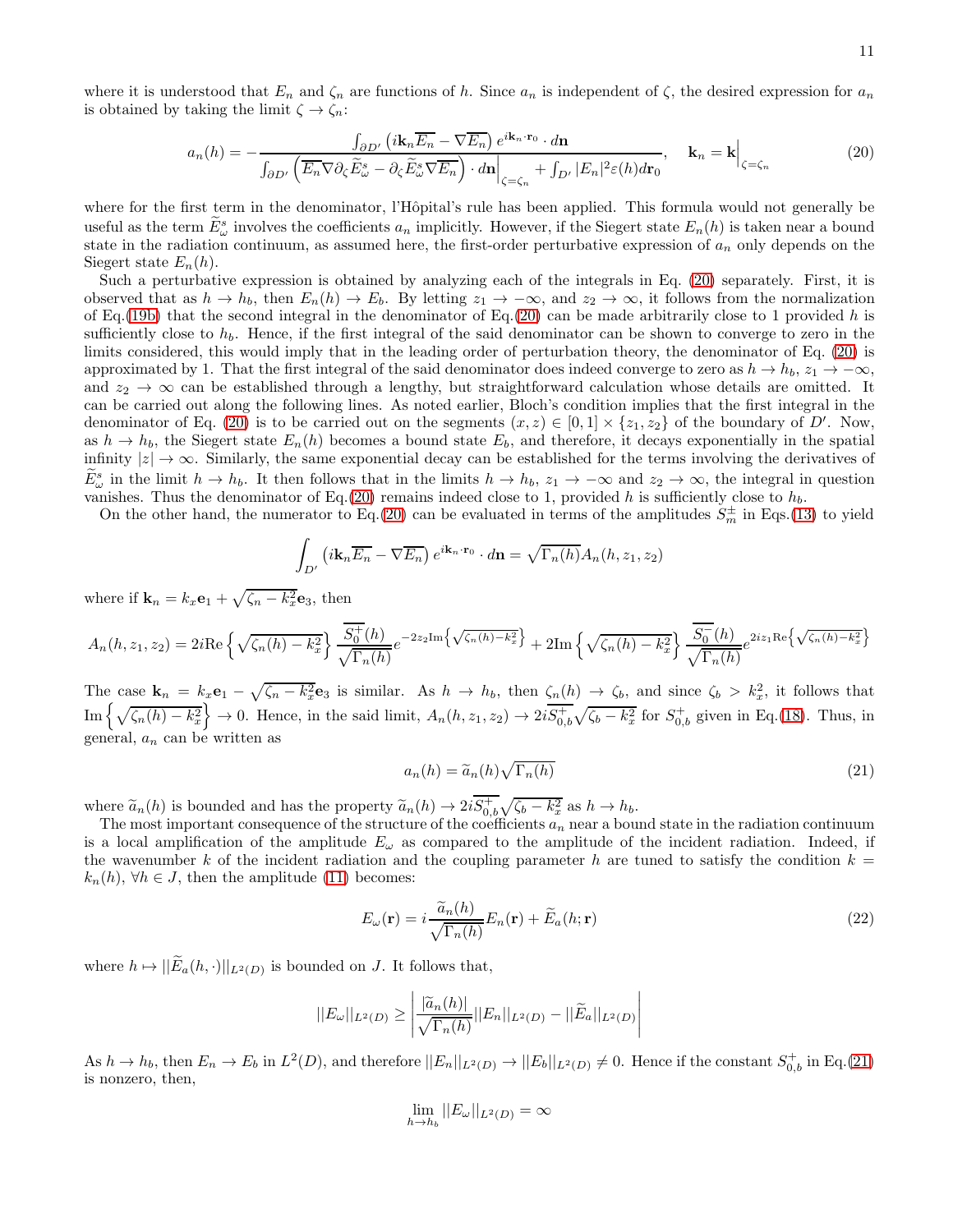and this can only happen if the amplitude  $E_{\omega}$  diverges in some regions of the rectangle D. Even though the fact that  $\tilde{a}_n(h)$  is always nonzero in the limit  $h \to h_b$  (i.e.,  $S_{0,b}^+ \neq 0$ ) could not be verified for all kinds of couplings, there are many systems in which it holds true. For example, this is the case of the normal incidence  $(k_x = 0)$  for a symmetric double array depicted in Fig. [1\(](#page-4-0)b) when the dielectric functions  $\varepsilon_1$  and  $\varepsilon_2$  in Eq.[\(16\)](#page-7-2) are identical, and symmetric with respect to the reflection  $(x, z) \mapsto (x, -z)$ . In this particular case, the parity operator,  $S[E](x, z) = E(x, -z)$  on  $L^2(D)$ , and the Lippmann-Schwinger integral operator  $\hat{H}$  commute so that Siegert states are always symmetric or skew symmetric with respect to the reflection  $(x, z) \mapsto (x, -z)$  in the x, z-plane. In particular, the amplitudes  $S_m^{\pm}$ given in Eqs.[\(13\)](#page-6-3) are such that  $S_m^+ = \pm S_m^-$  depending on whether the Siegert state they correspond to is symmetric or skew symmetric. It follows that if the bound state  $E_b$  happens to lie in the interval  $I_1$  of the  $\mathbb{C}_{k_x}$ -plane (case of one open diffraction channel), then Eqs.[\(19\)](#page-9-1) are reduced to

$$
|S_{0,b}^{+}|^2 = |S_{0,b}^{-}|^2 = \frac{1}{2\sqrt{\zeta_b - k_x^2}}
$$

so that the coefficient in question is indeed nonzero and the amplitude  $E_{\omega}$  is amplified in the vicinity of the bound state in the radiation continuum  $E_b$ . Note that the amplification of the amplitude  $E_\omega$  was also observed perturbatively in the case of a more general incidence angle (i.e.,  $k_x \neq 0$ ) when the bound state  $E_b$  lies in the intervals I<sub>1</sub> and I<sub>2</sub> of the radiation continuum [\[14\]](#page-16-12).

The aforementioned amplification can only happen in a region near or within the scattering structure. This can be understood by analyzing the first term of Eq.[\(22\)](#page-10-2) from which the amplification should result. Outside the scattering region, the Siegert state is expressed in terms of its scattered amplitudes by Eq.[\(13a\)](#page-6-0). As before, the series involved in this expressions split over the index sets  $I^{op}(\zeta_b)$  and  $I^{cl}(\zeta_b)$  ( for h near  $h_b$ ,  $I^{op}(\zeta_n(h)) = I^{op}(\zeta_b)$  and  $I^{cl}(\zeta_n(h)) = I^{cl}(\zeta_b)$ ). On one hand, the terms of the series whose indices lie in  $I^{cl}(\zeta_b)$  decay exponentially in the spatial infinity so that no amplification of the field can be obtained from them. On the other hand, the terms whose indices lie in  $I^{op}(\zeta_b)$ , disappear near the bound state in the radiation continuum as these terms are proportional to  $\sqrt{\Gamma_n(h)}$  as indicated by Eq.[\(18\)](#page-8-1). From the physical point of view, the noted local field amplification results from a constructive interference of scattered fields from each scatterer (an elementary cell) of the periodic structure. It is important to note that the amplification magnitude can be regulated by varying the coupling parameter  $h$ , which provides a natural physical mechanism to control optical nonlinear phenomena if the structure has a nonlinear dielectric susceptibility. This mechanism has been used to demonstrate that a double periodic array of dielectric cylinders (depicted in Fig. [1](#page-4-0) (b)) with a non-zero second-order nonlinear susceptibility can convert as much as  $44\%$  of the incident flux into the second harmonics when the distance between the arrays is properly adjusted. The smallest distance at which such a high conversion rate can be achieved is about a half of the wave length of the incident radiation [\[15\]](#page-16-14).

## <span id="page-11-0"></span>IV. DECAY OF ELECTROMAGNETIC SIEGERT STATES

A Siegert state can be excited by an incident radiation, e.g., by a wave packet whose spectral distribution peaks around a desired wave number  $k_c \approx k_n$ . When passing through the structure, some of the wave packet energy is trapped by the structure and remains in there for a long period of time, decaying slowly by emitting a monochromatic radiation. This is established in a fashion similar to that of the study of the decay of unstable states in quantum mechanics [\[1\]](#page-16-0). To illustrate the principle, only the case of normal incidence is considered here (i.e.,  $k_x = 0$ ). Other incidence angles can be treated in a similar manner.

The exact statement which will be proved is as follows. Suppose that a Siegert state  $E_n$  exists at the pole  $\zeta_n =$  $k_n^2 - i\Gamma_n$  such that  $k_n > 0$  and  $\Gamma_n > 0$  (i.e., the Siegert state is not a bound state in the radiation continuum). Then this state will decay with time by emitting a monochromatic radiation at a wavenumber  $k_n$ , and with a life time  $\tau_n$ :

<span id="page-11-1"></span>
$$
\widetilde{k}_n = \sqrt{\frac{k_n^2 + \sqrt{k_n^4 + \Gamma_n^2}}{2}} \xrightarrow{\Gamma_n \ll 1} k_n, \quad \tau_n = \frac{2\widetilde{k}_n}{c\Gamma_n} \xrightarrow{\Gamma_n \ll 1} \frac{2k_n}{c\Gamma_n}
$$
\n(23)

As a starting point, consider an incident wave packet,

$$
E_i(\mathbf{r},t) = \int_0^\infty A(k) \cos(\mathbf{k} \cdot \mathbf{r} - \omega t) dk, \quad \omega = ck
$$

where  $A(k)$  is the distribution of wavenumbers in the wave packet. Then the solution E of the wave equation [\(1\)](#page-3-1) reads

$$
E(\mathbf{r},t) = \text{Re}\left\{\int_0^\infty A(k)E_\omega(\mathbf{r})e^{-i\omega t}dk\right\}
$$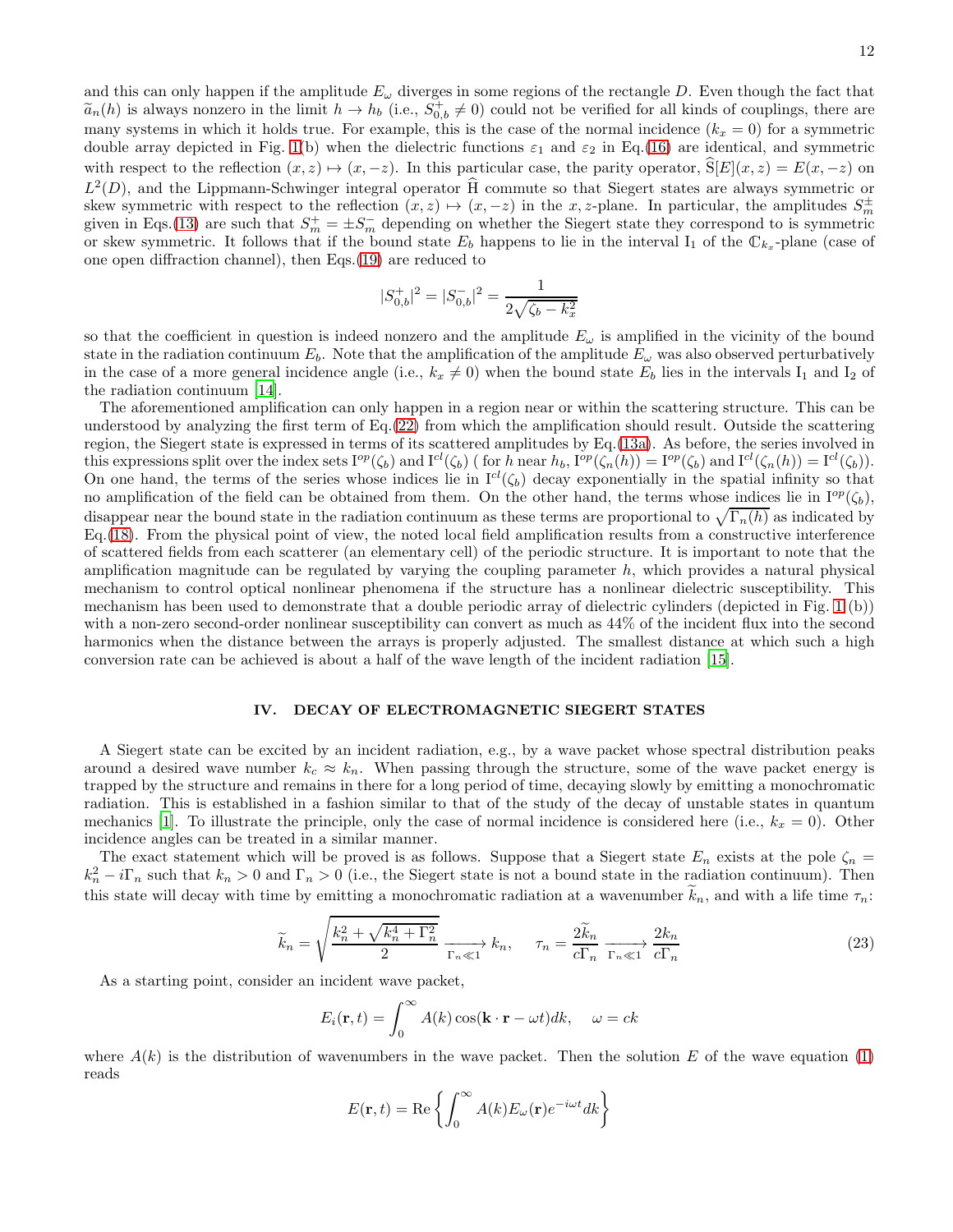13

where  $E_{\omega}$  is the amplitude of Eq. [\(2\)](#page-3-4). From the meromorphic expansion of  $E_{\omega}$  in Eq. [\(11\)](#page-5-2) it then follows that,

$$
E(\mathbf{r},t) = \text{Re}\left\{E_i(\mathbf{r},t) + \sum_n E_n(\mathbf{r})\Omega_n(t) + \int_0^\infty A(k)E_a(k^2,\mathbf{r})e^{-i\omega t}dk\right\}
$$

where the time dependence  $\Omega_n(t)$  of the Siegert state  $E_n$  is,

<span id="page-12-0"></span>
$$
\Omega_n(t) = \widetilde{a}_n \sqrt{\Gamma_n} \int_0^\infty \frac{A(k)}{k^2 - k_n^2 + i\Gamma_n} e^{-i ckt} dk \tag{24}
$$

for  $\tilde{a}_n$  defined in Eq.[\(21\)](#page-10-1). As  $t \to \infty$ , then  $\Omega_n(t) \to 0$  as required by the Riemann-Lebesgue lemma. For a typical physical wave packet, the function  $A(k)$  decays fast as  $k \to \infty$  and is also analytic in the complex k–plane. These properties allows for evaluating the integral [\(24\)](#page-12-0) by the standard means of the complex analysis. It is also worth noting that bound states in the radiation continuum cannot be excited by an incident radiation because  $\Gamma_n = 0$ .

To avoid excessive technicalities of the general case, a specific form of the distribution  $A(k)$  is chosen to illustrate the procedure, which is sufficient to establish the main properties of the decay of Siegert states. The simplest form that is also most commonly used in physics is a Gaussian wave packet centered around a wavenumber  $k_c$ :

$$
A(k) = \frac{e^{-\frac{(k - k_c)^2}{2\sigma^2}}}{\sigma\sqrt{2\pi}}
$$

In the limit  $\sigma \to 0$ ,  $A(k) \to \delta(k - k_c)$ , and the monochromatic case is recovered. The analysis will be carried out for a Siegert state  $E_n$  corresponding to a pole  $\zeta_n = k_n^2 - i\Gamma_n$  such that  $k_n^2 > 0$  and  $\Gamma_n > 0$ . Siegert states with  $k_n^2 < 0$ are discussed at the end of this section.

The integrand in [\(24\)](#page-12-0) is highly oscillatory for large t, the contour of integration must be deformed to a curve along which the phase is constant to obtain a fast converging integral, and thereby to determine the leading term. To this end, first, the change of variable  $\xi = \frac{k-k_c+ict\sigma^2}{\sigma\sqrt{2}}$  is made to obtain the following more amenable form for  $\Omega_n$ :

<span id="page-12-1"></span>
$$
\Omega_n(t) = \frac{\tilde{a}_n \sqrt{\Gamma_n} e^{-ictk_c - \frac{1}{2}c^2 t^2 \sigma^2}}{2\sigma^2 \sqrt{\pi}} \int_{\mathcal{C}_0} \frac{e^{-\xi^2}}{(\xi - \xi_+)(\xi - \xi_-)} d\xi, \qquad \xi_{\pm} = \frac{-k_c + ict\sigma^2 \pm \sqrt{\zeta_n}}{\sigma\sqrt{2}} \tag{25}
$$

where the contour of integration  $\mathcal{C}_0$  is a horizontal ray outgoing from the point  $\xi_0 = \frac{-k_c + i c t \sigma^2}{\sigma \sqrt{2}}$  toward the infinity in the  $\xi$ -plane as shown in Fig. [2.](#page-13-0) The position of the poles  $\xi_{\pm}$  indicated on the same figure follows from the fact that for  $k_n^2 > 0$ , then  $\text{Re}\{\sqrt{\zeta_n}\} > 0$  while  $\text{Im}\{\sqrt{\zeta_n}\} < 0$ .

Put  $(u, v) = (\text{Re } \xi, \text{Im } \xi)$ . Since the function  $\xi \mapsto e^{-\xi^2}$  decays exponentially in the region  $\text{Re } {\xi^2} > 0$ , the contour of integration in Eq.[\(25\)](#page-12-1) can be deformed to a contour that consists of the constant phase curve  $\mathcal{C}_1 = \{(u, v) | uv =$  $-\frac{k_cct}{2}$ ,  $u \leq \text{Re}\xi_0$  extending from  $\xi_0$  to  $-\infty$  and another constant phase contour  $\mathcal{C}_2$ : Im{ $\xi$ } = 0 from  $-\infty$  to  $\infty$ . Figure [2](#page-13-0) shows the modified contour. By Cauchy's theorem,  $\Omega_n$  becomes the sum of three terms:

$$
\Omega_n(t) = \widetilde{a}_n(A_n(t) + B_n(t) + C_n(t))
$$

where  $A_n$  is the residual contribution at the pole  $\xi_+$ , while  $B_n$  and  $C_n$  are the contributions of the line integrals along the contours  $C_1$  and  $C_2$ , respectively. It is proved shortly that it is the residual term  $A_n$  that accounts for an exponential time decay of the Siegert state  $E_n$ . For a long period of time, this term dominates in the decay radiation of a Siegert state, and it is only after it has decayed considerably that the term  $B_n$  becomes dominant. The term  $C_n$ remains small in comparison to  $A_n$  and  $B_n$ .

To begin, the residual term  $A_n$  is evaluated to yield the formula,

$$
A_n(t) = \pi i \frac{\sqrt{\Gamma_n}}{\sqrt{\zeta_n}} A(\sqrt{\zeta_n}) e^{-ict\sqrt{\zeta_n}}
$$

In particular, the wavenumber  $k_n$ , and the life time  $\tau_n$  of the Siegert state given in Eq.[\(23\)](#page-11-1) follow from the formula for  $\sqrt{\zeta_n}$  which is,

$$
\sqrt{k_n^2 - i\Gamma_n} = \sqrt{\frac{k_n^2 + \sqrt{k_n^4 + \Gamma_n^2}}{2}} - i \frac{\Gamma_n}{\sqrt{2\left(k_n^2 + \sqrt{k_n^4 + \Gamma_n^2}\right)}}
$$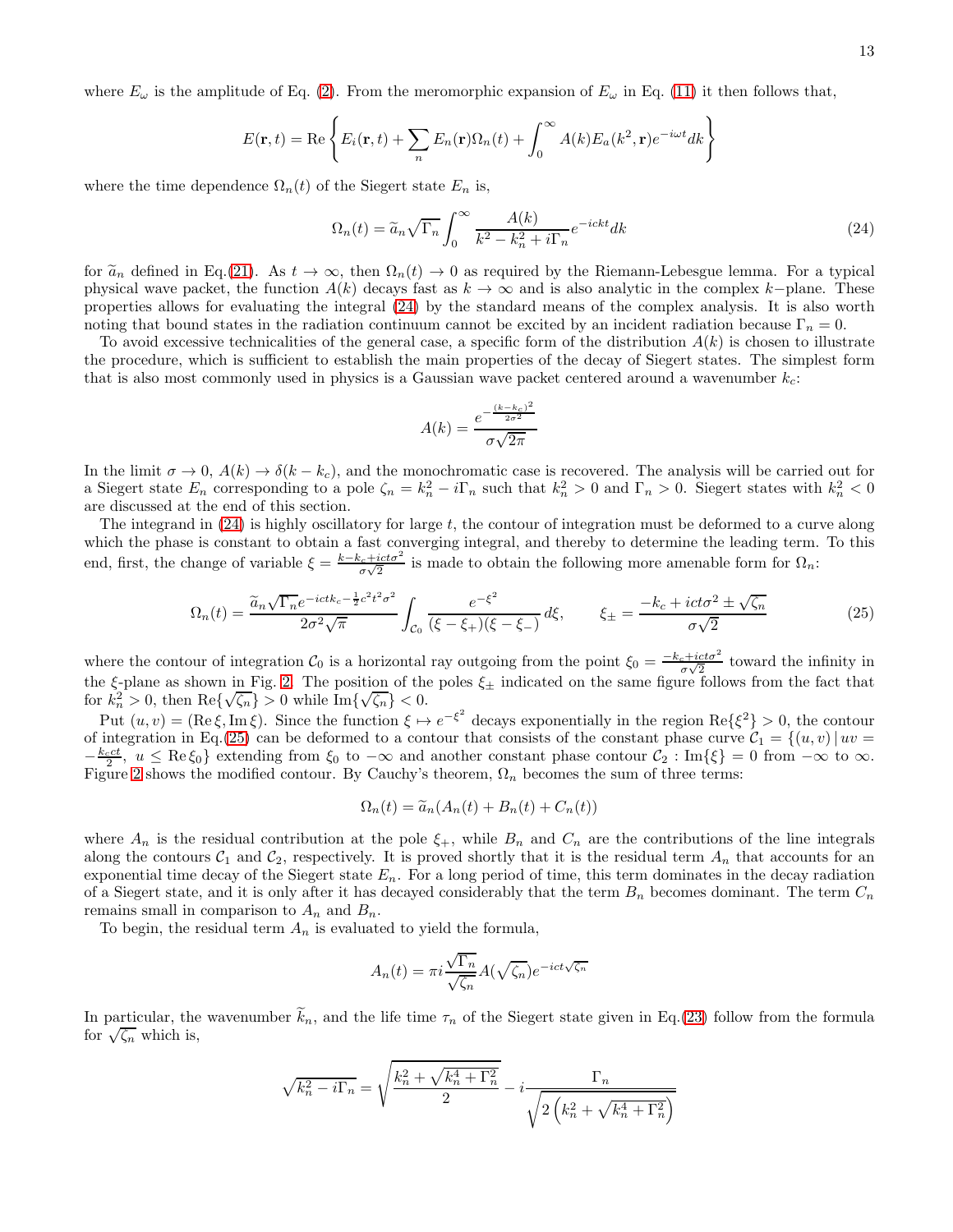14

Note that for  $\Gamma_n \ll 1$  (a narrow resonance), the amplitude of the Siegert state is proportional to  $A(\sqrt{\zeta_n}) \approx A(k_n)$ . Hence, the Siegert state corresponding to the scattering resonance at  $k = k_n$  is excited if the Gaussian wave packet has a sufficient amplitude at  $k = k_n$ , or, ideally, is centered at  $k_n$  to achieve the maximal effect.

The terms  $B_n$  and  $C_n$  also decay necessarily in time. For  $C_n$ , the integral along  $C_2$  will necessarily remain bounded in time so that the multiplicative factor in Eq.[\(25\)](#page-12-1) is dominant, i.e.,

$$
C_n(t) = O(e^{-\frac{1}{2}c^2t^2\sigma^2})
$$

The same relation holds for  $B_n$ , provided that

<span id="page-13-1"></span>
$$
ct \le \frac{k_c}{\sigma^2} \tag{26}
$$

When this condition is violated, the point  $\xi_0$  moves into the region  $\text{Re}\{\xi^2\} < 0$ , and the exponential  $e^{-\xi^2}$  starts to grow large on a part of the contour  $C_1$ . Nonetheless, the term  $B_n(t)$  still decays to zero in time. This is because, as noted earlier, the Riemann-Lebesgue lemma ensures the decay of  $\Omega_n(t)$  in time, and the terms  $A_n$  and  $C_n$  have been proved to converge to zero. For the actual decay rate of  $B_n$ , it can be inferred from Laplace's method for the asymptotic expansion of integrals that  $B_n = O(1/t^{\alpha})$  for some positive number  $\alpha$ , which is of no importance here however. Indeed, it is obvious that as t increases, the term  $B_n$  should be larger than the residue at  $\xi_+$ , since the arc of the curve  $C_1$  in the region  $\text{Re}\{\xi^2\} < 0$  grows longer, and therefore the exponential decay of the Siegert state can no longer be observed above the background described by  $B_n$ . The condition [\(26\)](#page-13-1) shows that the smaller the width  $\sigma$ of the wave packet is, the longer the exponential decay can be observed. For instance, one can ensure the observation of the decay radiation of the state  $E_n$  by requiring that the half-life time occurs before the decay amplitude becomes smaller than that of the background, i.e.,

$$
c\tau_n \le \frac{k_c}{\sigma^2} \quad \Longleftrightarrow \quad \frac{\ln 2\sqrt{k_n^2 + \sqrt{k_n^4 + \Gamma_n^2}}}{k_c} \le \frac{\Gamma_n}{\sigma^2}
$$

In other words, the width  $\sigma$  of the packet must be comparable to  $\sqrt{\Gamma_n}$ , if not smaller.



<span id="page-13-0"></span>FIG. 2. The  $\xi$ -plane for the integral in Eq. [\(25\)](#page-12-1). The region Re $\{\xi^2\} \geq 0$  is shadowed. The exponential  $e^{-\xi^2}$  is bounded in it. The sketch is realized under the condition [\(26\)](#page-13-1), when the point  $\xi_0$  is still in the shadowed region. When the condition is violated, part of the curve  $\mathcal{C}_1$  lies in the region  $\text{Re}\{\xi^2\} < 0$ .

For Siegert states with  $k_n^2 < 0$ , the pole  $\xi_+$  is no longer enclosed by the contours  $\mathcal{C}_0$ ,  $\mathcal{C}_1$ , and  $\mathcal{C}_2$  if t is sufficiently large. The pole moves to the left of the contour  $C_1$  and the exponential time decay is absent, owing to the fact that the incident wave packet does not contain any radiation at wavenumbers close to  $k_n$  for the Siegert state to be excited.

# Appendix: Proof of the Regular Perturbation Theorem

Recall that  $\forall (h, \zeta) \in J_0 \times \mathbb{C}_{k_x}, \, \hat{H}(h, \zeta) \in \mathcal{L}{L^2(D)}$ , and that the map

$$
J_0 \times \mathbb{C}_{k_x} \to \mathcal{L}\{L^2(D)\}
$$

$$
(h,\zeta) \mapsto \widehat{\mathrm{H}}(h,\zeta)
$$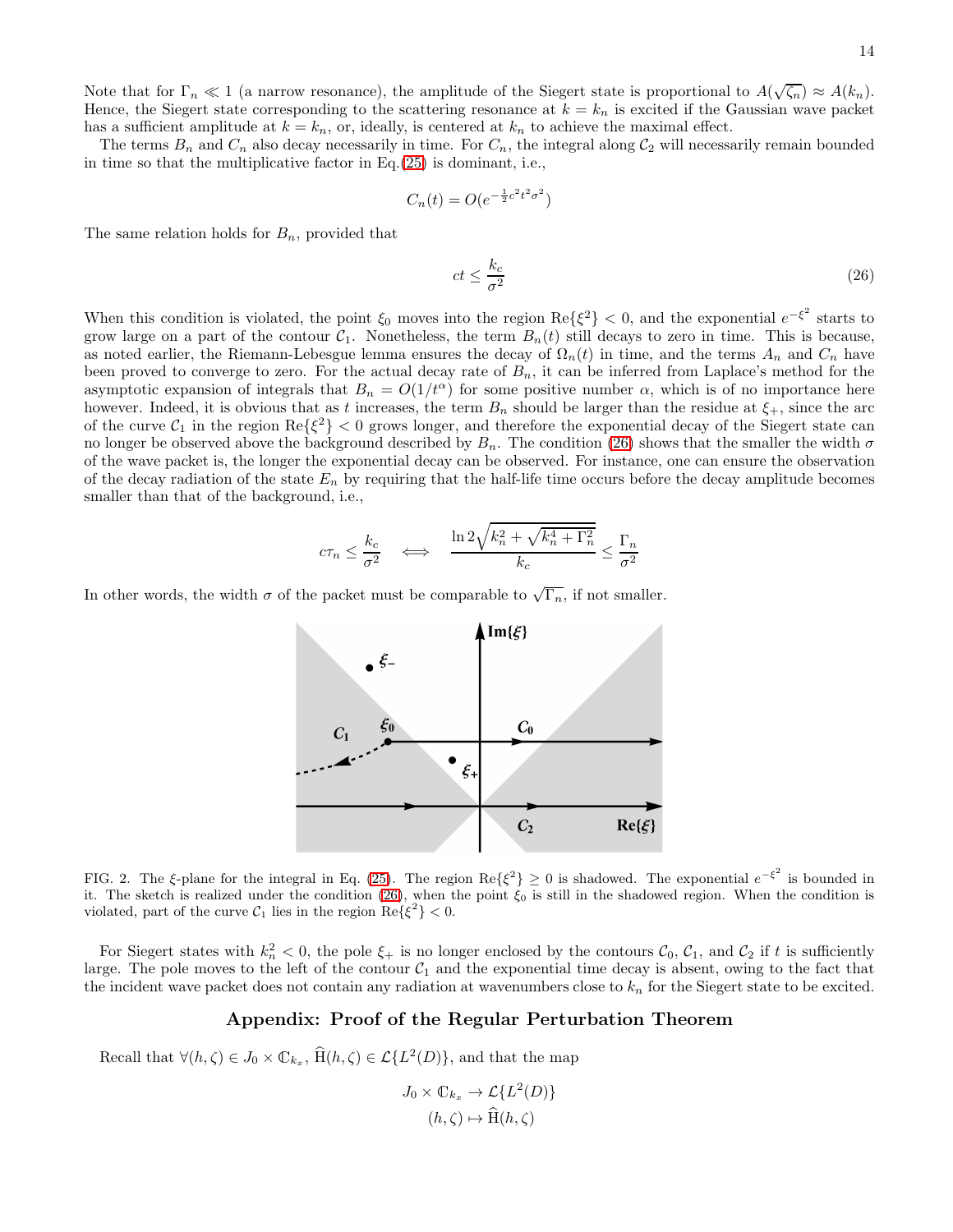is continuously Frechet differentiable. For  $(h, \zeta) \in J_0 \times \mathbb{C}_{k_x}$ , let  $R_\lambda(\hat{H}(h, \zeta)) = [\lambda - \hat{H}(h, \zeta)]^{-1}$ ,  $\lambda \in \mathbb{C}$ , be the resolvent of  $\widehat{H}(h,\zeta)$  when it exists, and let  $\rho(\widehat{H}(h,\zeta)) = {\lambda \in \mathbb{C}} |R_{\lambda}(\widehat{H}(h,\zeta))$  exists} be the resolvent set of  $\widehat{H}(h,\zeta)$ . The proof of the Regular Perturbation Theorem is aided with the following lemma:

**Lemma.** Let  $S = \{(h, \zeta, \lambda) \in J_0 \times \mathbb{C}_{k_x} \times \mathbb{C} | \lambda \in \rho(\widehat{H}(h, \zeta))\}$ . The set S is open in  $J_0 \times \mathbb{C}_{k_x} \times \mathbb{C}$  and nonempty.

*Proof.* That S is nonempty follows from the results of Section [II.](#page-3-0) Indeed, if  $\zeta$  is not a pole of  $\zeta \mapsto [1 - \hat{H}(h, \zeta)]^{-1}$ , then  $(h, \zeta, 1) \in S$ . To show that S is open, let  $(h_0, \zeta_0, \lambda_0) \in S$ . Then one has to prove that there always exists a neighborhood of  $(h_0, \zeta_0, \lambda_0)$  in  $J_0 \times \mathbb{C}_{k_x} \times \mathbb{C}$  that lies in S.

Since  $\rho(\hat{H}(h_0, \zeta_0))$  is open in C, there exists  $\lambda_1 \in \rho(\hat{H}(h_0, \zeta_0)), \lambda_1 \neq \lambda_0$  so that  $[\lambda_1 - \hat{H}(h_0, \zeta_0)]^{-1}$  exists. Let then Ψ be the function,

$$
\Psi: J_0 \times \mathbb{C}_{k_x} \to \mathcal{L}\{L^2(D)\}
$$

$$
(h,\zeta) \mapsto \lambda_1 - \widehat{\mathrm{H}}(h,\zeta)
$$

The map  $\Psi$  is continuous, and  $\Psi(h_0, \zeta_0)$  is invertible. As the set of all invertible operators in  $\mathcal{L}\{L^2(D)\}\$  is open, there exists an open neighborhood  $U \subset J_0 \times \mathbb{C}_{k_x}$  of  $(h_0, \zeta_0)$  such that  $\forall (h, \zeta) \in U$ ,  $\Psi(h, \zeta)$  is invertible.

Now by the first resolvent formula,

$$
R_{\lambda_0}(\dot{H}(h_0,\zeta_0)) - R_{\lambda_1}(\dot{H}(h_0,\zeta_0)) = (\lambda_1 - \lambda_0)R_{\lambda_0}(\dot{H}(h_0,\zeta_0))R_{\lambda_1}(\dot{H}(h_0,\zeta_0))
$$

so that,

$$
R_{\lambda_0}(\widehat{\mathrm{H}}(h_0,\zeta_0))\left(1-(\lambda_1-\lambda_0)R_{\lambda_1}(\widehat{\mathrm{H}}(h_0,\zeta_0))\right)=R_{\lambda_1}(\widehat{\mathrm{H}}(h_0,\zeta_0))
$$

It follows that  $1 - (\lambda_1 - \lambda_0) R_{\lambda_1}(\text{H}(h_0, \zeta_0))$  is invertible. Now let  $\Phi$  be the function,

$$
\Phi: U \times \mathbb{C} \to \mathcal{L}\{L^2(D)\}
$$

$$
((h,\zeta),\lambda) \mapsto 1 - (\lambda_1 - \lambda)R_{\lambda_1}(\widehat{\mathrm{H}}(h,\zeta))
$$

Then  $\Phi$  is continuous. Since  $\Phi(h_0, \zeta_0, \lambda_0)$  is invertible, and again, the set of all invertible operators in  $\mathcal{L}\{L^2(D)\}$  is open, it follows that there exists an open set  $W \subset U \times \mathbb{C}$  such that for all  $(h, \zeta, \lambda) \in W$ , the operator  $\Phi(h, \zeta, \lambda)$  is invertible.

Thus, for  $(h, \zeta, \lambda) \in W$ , both  $\lambda_1 - H(h, \zeta)$  and  $1 - (\lambda_1 - \lambda) R_{\lambda_1}(H(h, \zeta))$  are invertible. Their composition is therefore invertible, and this composition is,

$$
(\lambda_1 - \widehat{H}(h,\zeta))(1 - (\lambda_1 - \lambda)R_{\lambda_1}(\widehat{H}(h,\zeta))) = \lambda - \widehat{H}(h,\zeta)
$$

It follows that  $W \subset \mathcal{S}$ . As W is a neighborhood of  $(h_0, \zeta_0, \lambda_0)$  in  $J_0 \times \mathbb{C}_{k_x} \times \mathbb{C}$ , the set  $\mathcal{S}$  is open.

The proof of the Regular Perturbation Theorem is as follows.

*Proof.* Let  $\zeta_n$  be a simple pole of  $\zeta \mapsto [1 - \hat{H}(h_n, \zeta)]^{-1}$  for some fixed  $h_n \in J_0$ , and let  $E_n$  be the corresponding Siegert state. Then 1 is an eigenvalue of  $\widehat{H}(h_n, \zeta_n)$  corresponding to the eigenfunction  $E_n$  in the usual sense. The theorem amounts to proving the existence of a curve  $h \mapsto \zeta(h)$  in  $J_0 \times \mathbb{C}_{k_x}$  along which the family of operators  $\hat{H}(h, \zeta(h))$  still has 1 as an eigenvalue. The corresponding eigenfunctions will then be the Siegert states of the said operators along the curve in question.

The proof starts by providing a general formula for the eigenvalue  $\lambda_0(h,\zeta)$  of  $\widehat{H}(h,\zeta)$  which is the perturbed value of the eigenvalue 1 when the point  $(h_n, \zeta_n)$  is displaced to  $(h, \zeta)$  in the  $J_0 \times \mathbb{C}_{k_x}$  space. Then by the Implicit Function Theorem, a curve  $h \mapsto \zeta(h)$  is found along which the eigenvalue  $\lambda(h, \zeta)$  remains 1, i.e.,  $\lambda(h, \zeta(h)) = 1$ .

As a starting point, note that as  $\hat{H}(h_n, \zeta_n)$  is a compact operator on the Hilbert space  $L^2(D)$ , the Riesz-Schauder theorem [\[16\]](#page-16-15) implies that 1 is necessarily an isolated eigenvalue. Therefore, there exists  $\delta > 0$  such that 1 is the only eigenvalue of  $H(h_n, \zeta_n)$  in the disk  $\{\lambda \in \mathbb{C} \mid |\lambda - 1| \le \delta\}$ . It follows that  $V_\delta = \{(h_n, \zeta_n, \lambda) | \lambda \in \mathbb{C}, |\lambda - 1| = \delta\} \subset \mathcal{S}\}$ where S is the set of the previous lemma. Since S is open, and  $V_{\delta}$  is compact, there exists an open W in  $J_0 \times \mathbb{C}_{k_x} \times \mathbb{C}_{k_y}$ such that  $V_{\delta} \subset W \subset \mathcal{S}$ . Therefore there exists a connected neighborhood U of  $(h_n, \zeta_n)$  in  $J_0 \times \mathbb{C}_{k_x}$  such that  $\lambda \in \rho(\mathcal{H}(h,\zeta))$  for all  $(h,\zeta) \in U$ , and for all  $\lambda \in \mathbb{C}$  with  $|\lambda - 1| = \delta$ .

 $\Box$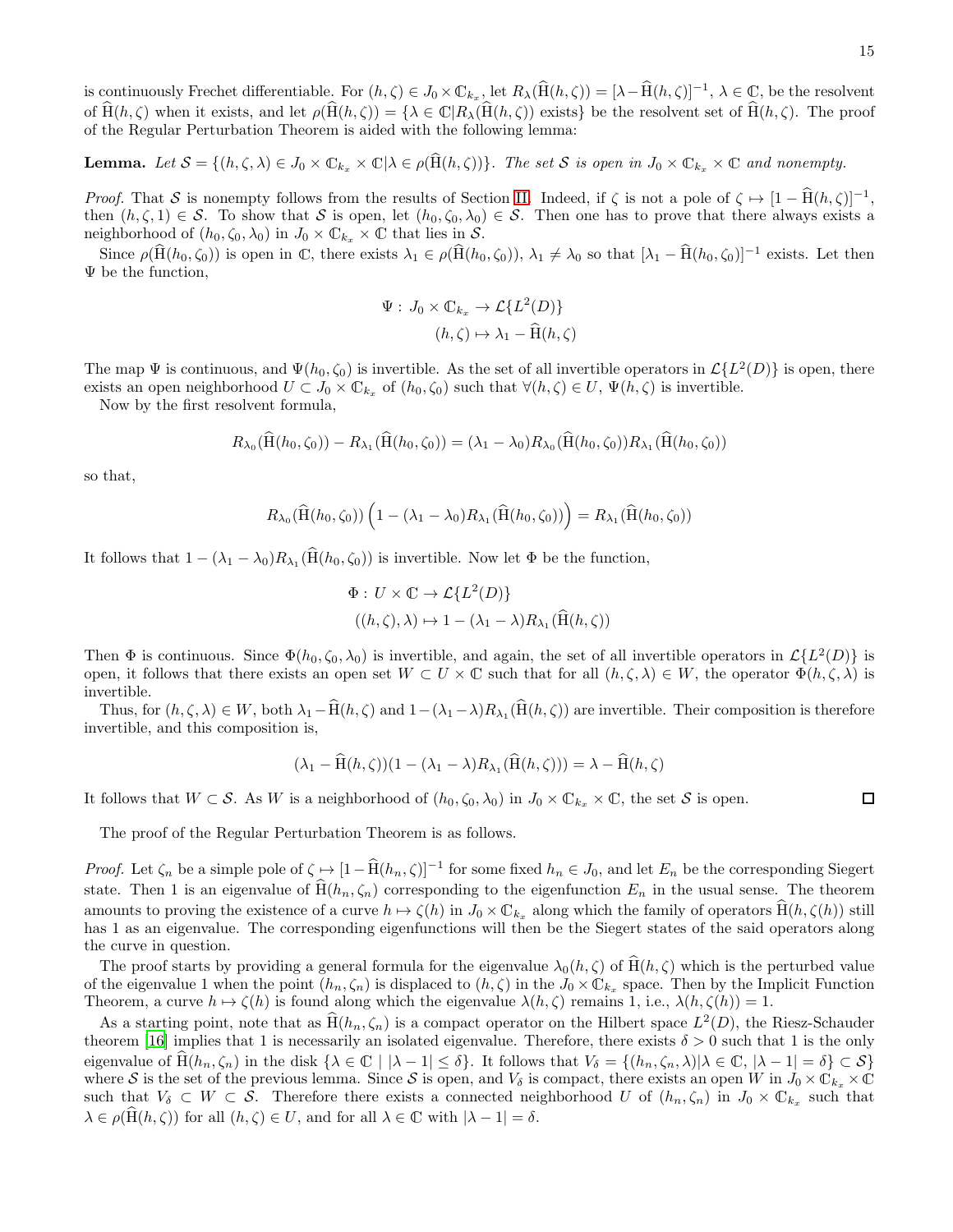Put

<span id="page-15-1"></span>
$$
\widehat{\mathbf{P}}(h,\zeta) = \frac{1}{2\pi i} \oint_{|\lambda-1|=\delta} [\lambda - \widehat{\mathbf{H}}(h,\zeta)]^{-1} d\lambda, \quad (h,\zeta) \in U
$$
\n(27)

Then  $\hat{P}(h,\zeta) \in \mathcal{L}\{L^2(D)\}\text{, and by Theorem XII.6 of [17], } \hat{P}(h,\zeta) \text{ is a projection. As the map } (h,\zeta) \mapsto \hat{P}(h,\zeta) \text{ of } U \text{ to } \zeta$  $\hat{P}(h,\zeta) \in \mathcal{L}\{L^2(D)\}\text{, and by Theorem XII.6 of [17], } \hat{P}(h,\zeta) \text{ is a projection. As the map } (h,\zeta) \mapsto \hat{P}(h,\zeta) \text{ of } U \text{ to } \zeta$  $\hat{P}(h,\zeta) \in \mathcal{L}\{L^2(D)\}\text{, and by Theorem XII.6 of [17], } \hat{P}(h,\zeta) \text{ is a projection. As the map } (h,\zeta) \mapsto \hat{P}(h,\zeta) \text{ of } U \text{ to } \zeta$  $\mathcal{L}{L^2(D)}$  is continuous, it follows that the dimension of the range of  $\hat{P}(h,\zeta)$  is constant throughout U.

Since the eigenvalue 1 of  $\text{H}(h_n, \zeta_n)$  is nondegenerate, it follows that the range of  $\text{P}(h_n, \zeta_n)$  has dimension 1, and therefore the dimension of the range of  $\widehat{P}(h,\zeta)$  is 1 throughout U. By Theorem XII.6 of [\[17\]](#page-16-13), it follows that for all  $(h, \zeta) \in U$ , there exists a unique eigenvalue  $\lambda_0(h, \zeta)$  of  $\widehat{H}(h, \zeta)$  in  $\{\lambda \in \mathbb{C} \mid |\lambda - 1| \leq \delta\}$ , and  $\widehat{P}(h, \zeta)$  is the projection on the corresponding eigenspace. In particular,  $\tilde{P}(h,\zeta)[E_n]$  is in the eigenspace of  $\lambda_0(h,\zeta)$ , and therefore,

$$
\widehat{H}(h,\zeta)\left[\widehat{P}(h,\zeta)[E_n]\right] = \lambda_0(h,\zeta)\widehat{P}(h,\zeta)[E_n], \quad (h,\zeta) \in U
$$

Hence,

$$
\lambda_0(h,\zeta) = \frac{\langle E_n, \widehat{\mathcal{H}}(h,\zeta) \left[ \widehat{\mathcal{P}}(h,\zeta)[E_n] \right] \rangle}{\langle E_n, \widehat{\mathcal{P}}(h,\zeta)[E_n] \rangle}, \quad (h,\zeta) \in U
$$

where once again,  $\langle \cdot, \cdot \rangle$  is the inner product on  $L^2(D)$ . This is the formula for the perturbed eigenvalue announced in the preamble of this proof.

Now, observe that since  $(h, \zeta) \mapsto \widehat{H}(h, \zeta)$  is continuously Frechet differentiable in U, so is  $(h, \zeta) \mapsto \widehat{P}(h, \zeta)$ . Therefore,  $\lambda_0$  is continuously Frechet differentiable in U. Now,  $\lambda_0(h_n, \zeta_n) = 1$ , and as it will be shown shortly,  $\partial_{\zeta} \lambda_0(h_n, \zeta_n) \neq 0$ . It follows by the Implicit Function Theorem for Banach spaces that there exists an open interval  $J \subset J_0$  containing  $h_n$ , and a unique continuously differentiable function  $h \mapsto \zeta_n(h)$ ,  $h \in J$ , such that  $\zeta_n(h_n) = \zeta_n$  and  $\lambda_0(h, \zeta_n(h)) = 1$ for all  $h \in J$ . Thus the proof of the Regular perturbation theorem is complete, provided the property  $\partial_{\zeta}\lambda_0(h_n,\zeta_n) \neq 0$ is established. The latter is achieved by studying the analyticity of the resolvent  $R_{\lambda}(\widehat{H}(h_n,\zeta)) = [\lambda - \widehat{H}(h_n,\zeta)]^{-1}$  in the variables  $\lambda$  and  $\zeta$  separately when  $h = h_n$  is fixed.

Let  $\lambda \in \mathbb{C}$  and  $\zeta \in \mathbb{C}_{k_x}$  such that  $|\lambda - 1| = \delta$ ,  $(h_n, \zeta) \in U$ , and  $\zeta \neq \zeta_n$ . Then the resolvent  $R_{\lambda}(\mathcal{H}(h_n, \zeta)) =$  $[\lambda-\hat{H}(h_n,\zeta)]^{-1}$  exists by definition of the neighborhood U. Also, the resolvent  $R_1(\hat{H}(h_n,\zeta))=[1-\hat{H}(h_n,\zeta)]^{-1}$  exists and is meromorphic in  $\zeta$ . By the first resolvent formula,

<span id="page-15-0"></span>
$$
R_{\lambda}(\widehat{\mathcal{H}}(h_n,\zeta)) - R_1(\widehat{\mathcal{H}}(h_n,\zeta_n)) = (1-\lambda)R_{\lambda}(\widehat{\mathcal{H}}(h_n,\zeta))R_1(\widehat{\mathcal{H}}(h_n,\zeta))
$$
\n(28)

Substituting Eq. $(28)$  into Eq. $(27)$ , it follows that,

<span id="page-15-3"></span>
$$
\widehat{P}(h_n,\zeta) = \frac{1}{2\pi i} \oint_{|\lambda-1|=\delta} (1-\lambda) R_\lambda(\widehat{H}(h_n,\zeta)) R_1(\widehat{H}(h_n,\zeta)) d\lambda \tag{29}
$$

Now, the meromorphic expansion of  $\lambda \mapsto R_{\lambda}(\widehat{H}(h_n, \zeta))$  at  $\lambda_0(h_n, \zeta)$  is,

<span id="page-15-2"></span>
$$
R_{\lambda}(\widehat{\mathcal{H}}(h_n,\zeta)) = \frac{1}{\lambda - \lambda_0(h_n,\zeta)} \widehat{\mathcal{P}}(h_n,\zeta) + \widetilde{R}_{\lambda}(h_n,\zeta)
$$
\n(30)

where  $\lambda \mapsto \widetilde{R}_{\lambda}(h_n, \zeta)$  is analytic in the disk  $\{\lambda \in \mathbb{C} : |\lambda - 1| \le \delta\}$ . The substitution of Eq.[\(30\)](#page-15-2) into Eq.[\(29\)](#page-15-3) yields

<span id="page-15-5"></span>
$$
\widehat{P}(h_n, \zeta) = (1 - \lambda_0(h_n, \zeta))\widehat{P}(h_n, \zeta)R_1(\widehat{H}(h_n, \zeta))
$$
\n(31)

Now, at the pole  $\zeta_n$ , the generalized resolvent  $\zeta \mapsto R_1(h_n, \zeta)$  has the meromorphic expansion:

<span id="page-15-4"></span>
$$
R_1(h_n, \zeta) = \frac{1}{\zeta - \zeta_n} \widehat{H}_n + \widetilde{R}(h_n, \zeta)
$$
\n(32)

where  $\widehat{H}_n$  is the residue of  $\zeta \mapsto R_1(h_n, \zeta)$  as given in Eq.[\(10\)](#page-5-1), and  $\zeta \mapsto \widetilde{R}(h_n, \zeta)$  is analytic in the vicinity of  $\zeta_n$ . Substituting Eq.[\(32\)](#page-15-4) into Eq.[\(31\)](#page-15-5) and taking the limit as  $\zeta \to \zeta_n$  yields the equation,

<span id="page-15-6"></span>
$$
\mathbf{P}(h_n, \zeta_n) = -\partial_{\zeta} \lambda_0(h_n, \zeta_n) \mathbf{P}(h_n, \zeta_n) \mathbf{H}_n
$$
\n(33)